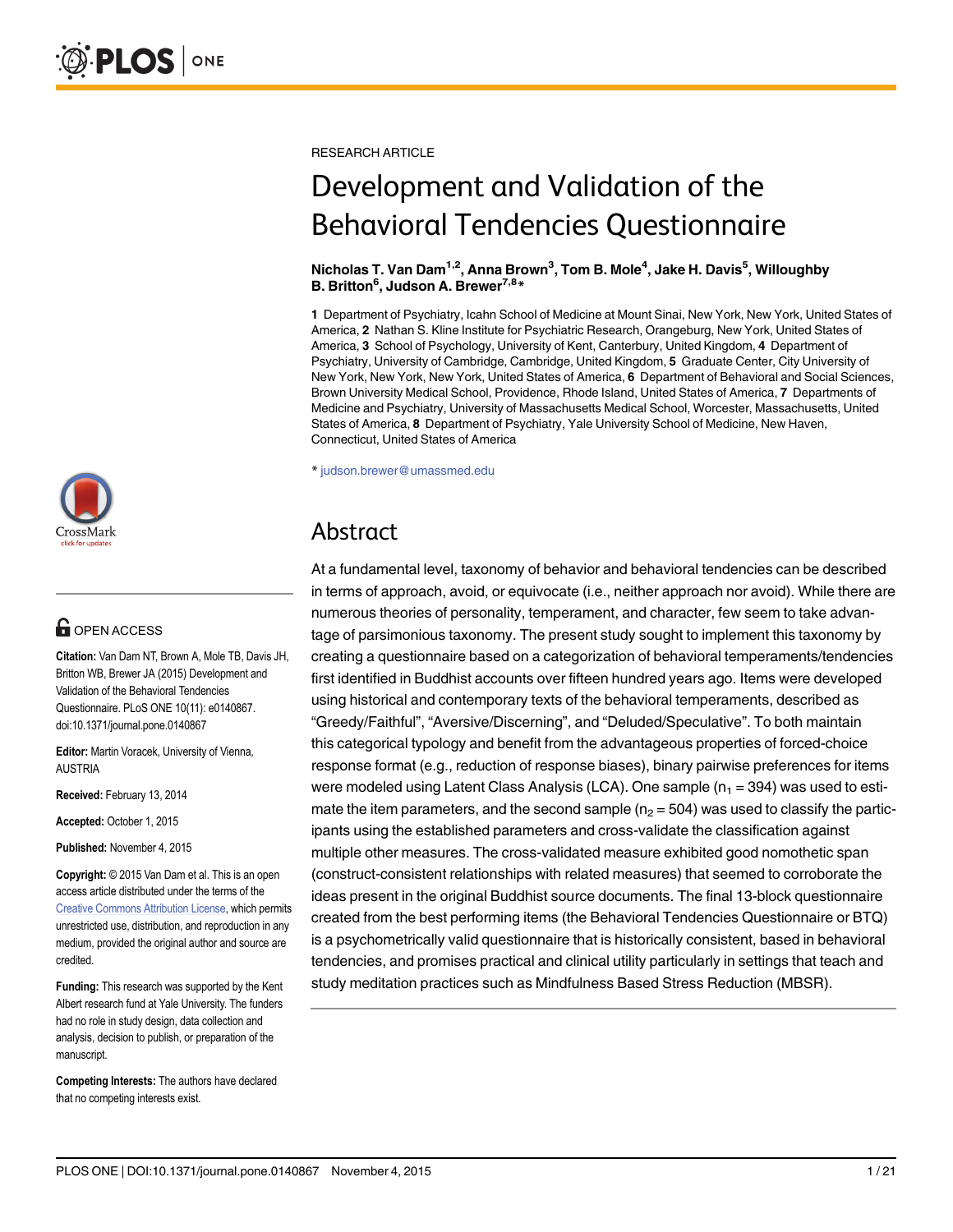## <span id="page-1-0"></span>Introduction

Even at the level of a single-celled organism, behavior must necessarily fall into one of three possible categories: move towards (approach), move away (withdraw) or neither (no response). These three basic options cannot be reduced further and therefore would seem to represent the most parsimonious description of behavioral tendencies. Human beings share an evolutionary heritage, which has disposed us for certain common proclivities [\[1\]](#page-18-0). Variations on these general proclivities, along with differences in our adaptations to considerably more recent challenges (in evolutionary terms) have led to relatively stable (both across individuals and cultures), and largely behavioral, inter-individual differences, identified as dispositional traits [\[2](#page-18-0)]. While these tendencies may vary considerably across individuals and cultures and may comprise complicated constructs such as personality (e.g., [\[3](#page-18-0)]), temperament, (e.g., [[4\]](#page-18-0)), and character (e.g.,  $[5]$  $[5]$  $[5]$ ), at a basic level, these constructs would seem to build upon a tripartite behavioral categorization of approach, avoid, and neither approach nor avoid (i.e., inaction).

The focus on these basic behavioral tendencies is not meant to undermine the laudable efforts at characterizing human personality, as many theories have resulted in impressive results. For example, relatively recent work has shown that the Big 5 (Openness, Conscientiousness, Extraversion, Agreeableness, and Neuroticism), the most widely used categories of personality  $[3]$  $[3]$ , show individual relationships to regional neuroanatomical volume  $[6]$  and intrinsic functional connectivity patterns of the brain [\[7](#page-18-0)]. However, the Big 5 may be characterized by two meta-traits, "Stability" and "Plasticity"  $[8]$  $[8]$  $[8]$ , which may loosely relate to avoidance tendencies (stability—comprised of agreeableness, conscientiousness, and the inverse of neuroticism) and approach tendencies (plasticity—comprised of extraversion and openness).

One attempt to consider temperament/personality as tendencies for approach/avoidance was based in part on Gray's neuropsychological model of anxiety [[9\]](#page-18-0). Accordingly, Carver and White [\[10](#page-18-0)] developed a measure of the behavioral inhibition system (BIS) and the behavioral activation system (BAS), to which the fight-flight-freeze system (FFFS) has been appended in some conceptualizations  $[11]$  $[11]$ . While this early attempt to match personality to basic neurobe-havioral tendencies is noteworthy, it is not without limitations. The original BIS/BAS [\[10\]](#page-18-0) contained 13 items across 3 subscales related to appetitive motives (Drive, Fun Seeking, and Reward Responsiveness), but only 7 items on one subscale for avoidance. Further, the authors equated avoidance with behavioral inhibition (inaction) and fear, rather than the full range of behaviors commonly associated with the construct, including antipathy, repugnance, repulsion, dislike, hostility, anger, fear, and avoidance. Accordingly, the BIS items may reflect more fearful and neurotic tendencies than truly aversive ones, as reflected in strong correlations of the scale to negative affect, temperament, and harm avoidance [[10](#page-18-0)]. Thus, while the BIS/BAS does reflect components of approach and avoidance, it may fail to capture essential pieces of avoidance. Further, it does not differentiate avoidance/aversion from the third fundamental option of inaction.

In addition to lacking basis in what could be considered the most parsimonious behavioral taxonomy (i.e., approach, avoidance, equivocation), most theories of temperament, personality, and character (e.g.,  $[3-5, 12, 13]$  $[3-5, 12, 13]$  $[3-5, 12, 13]$  $[3-5, 12, 13]$  $[3-5, 12, 13]$  $[3-5, 12, 13]$  $[3-5, 12, 13]$  $[3-5, 12, 13]$  $[3-5, 12, 13]$ ) are largely 'Western' in nature  $[3]$ , potentially neglecting the cultural basis of meaning-making that forms the cornerstone of individual autobiographical representations [[2\]](#page-18-0). Thus while existing models may meet aspects of criteria for one proposed evaluative system for testing personality theory (i.e., compatibility and predictive power); they may lack critical aspects of these criteria with regards to cross-cultural validity and parsimony [\[14](#page-18-0), [15\]](#page-18-0). Further, because of their relatively recent conceptualization, current personality taxonomies have limited historical evidence to demonstrate their utility as a sustainably practical and cross-generational taxonomy tool.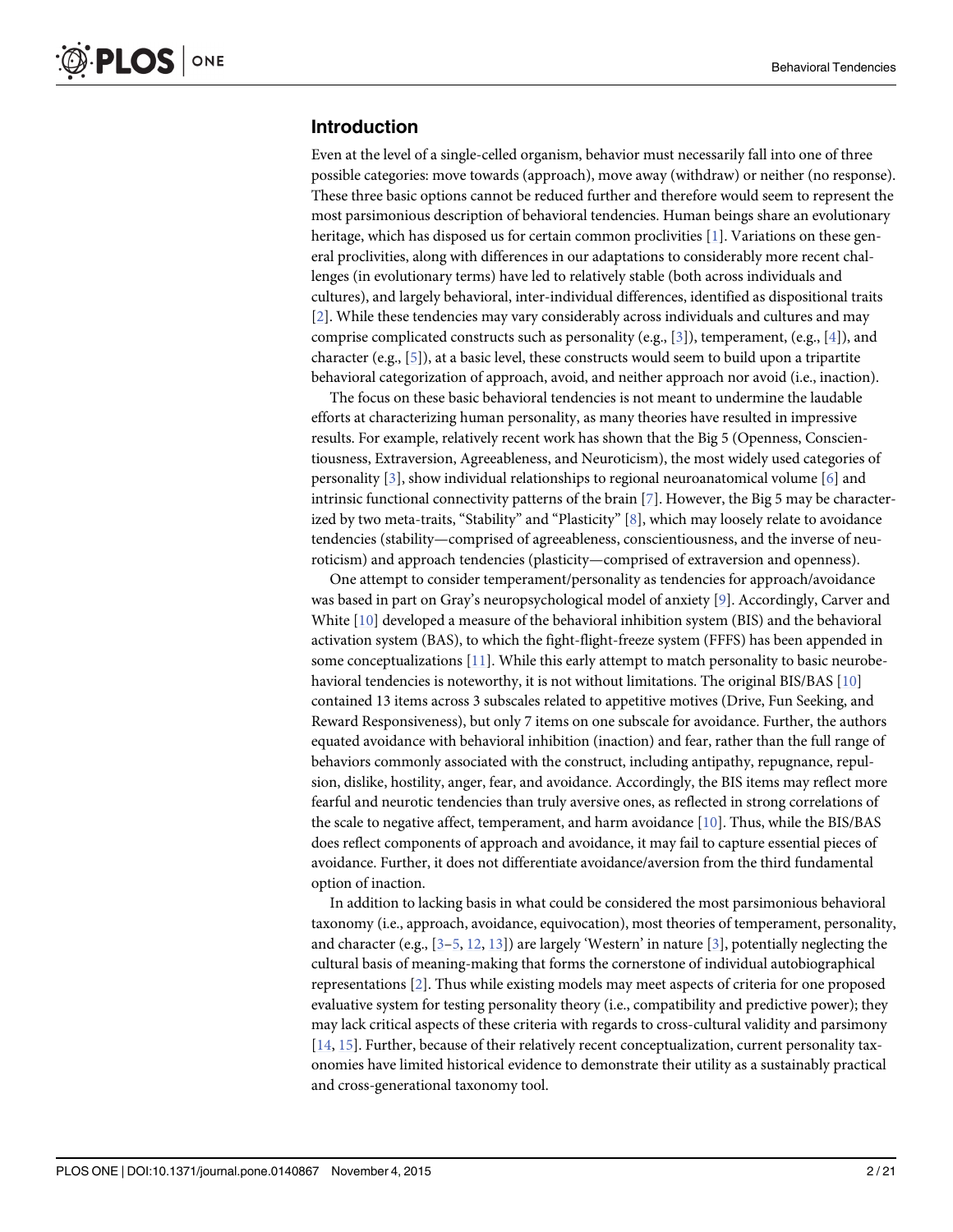## <span id="page-2-0"></span>Buddhist Approach to Temperament

Unlike most contemporary theories of personality, which are predominantly Western, and less than a century old  $[16]$  $[16]$  $[16]$ , a Buddhist theory of temperament  $[17]$ , outlined in the Visuddhimagga, a 5<sup>th</sup> century commentary on the early teachings of Theravada Buddhist doctrine, offers a non-western approach and one that has been in evidence for over fifteen hundred years (since at least the  $5<sup>th</sup>$  Century C.E.). Although age itself does not necessarily translate to better classification, the consistent use of such a system over time and cultures (see e.g.,  $[17-19]$  $[17-19]$  $[17-19]$  $[17-19]$  $[17-19]$ ) suggests the possibility of cross-generational validity. Further, the traditional text from which this typology is drawn characterizes the system not only as predictive of numerous aspects of behavior (private and public), but also, primarily, as a means to prescribe lifestyle advice. These lifestyles are described as maximally effective for encouraging the cultivation of skillful habits and offsetting unskillful habits [[19,](#page-18-0) [20\]](#page-18-0), a practice that continues among modern-day practitioners of various types of meditation practices  $[19]$  $[19]$  $[19]$ , as well as yoga and alternative medical practices among others [\[18,](#page-18-0) [21\]](#page-18-0). This classification system is still in use and has been adapted by different cultures across different contexts. Specifically, the successful translation of mindfulness practices described in the Visuddhimagga ("The Path of Purification") to modern evidence-based interventions suggests that other concepts from the same textual sources may also be amenable to empirical evaluation.

## The Buddhist Behavioral Temperaments

Buddhist theory posits that human beings react to pleasant experience by craving for its continuation, to unpleasant experience by craving for it to stop, and to neutral experience by ignoring it. Due to innate and learned dispositions, individuals are biased towards particular types of behavioral responses to stimuli. The Visuddhimagga refers to such temperaments using an Indic term, cariya, that translates literally as a 'manner of going about', or 'manner of behavior'. This text presents its classification of behavioral types as a useful tool in tailoring interventions to individuals' temperaments to achieve maximal benefit, specifying particular types of housing, clothing, and food, for instance, in addition to particular meditation techniques  $[17]$ . This may be one of the first descriptions of "personalized medicine"–matching an individual with a treatment based on the individual's personal characteristics to improve outcomes.

The Buddhist classification of behavioral types considers numerous influences on how a person thinks, behaves, and feels, as well as basic organizational principles of the individual as an organism; the approach delineates these various influences in both external and internal factors. External signs include such factors as style of dress, postures and manner of walking, manner of eating, sleeping and waking, working style, and style of interacting with others. Internal signs mostly focus on the frequency of certain states of mind (e.g. anger, pride, etc.; more akin to many Western personality theories) [[17,](#page-18-0) [19,](#page-18-0) [20\]](#page-18-0).

The temperaments are characterized by three fundamental motivations (similar to those described above), greed (a pulling towards), aversion (a pushing away), and equivocation or confusion (characterized by neither pulling nor pushing but instead allowing the mind to wander either to disengage or escape from unsatisfactory conditions and/or to entertain tangential positive experiences related to satisfactory conditions). These three motivations correspond to three broad types of temperaments, which function as prototypes rather than exhaustive classifiers. In introducing the temperaments, the Visuddhimagga actually lists six types: greedy, faithful, aversive, discriminating, deluded, and speculative. However, the text suggests that the six types can be understood as forming three pairs of opposing properties corresponding to approach, avoid, and equivocate: 1) Greedy/Faithful type, the 2) Aversive/Discerning type, and the 3) Deluded/Speculative type. The two poles of each generally represent the skillful and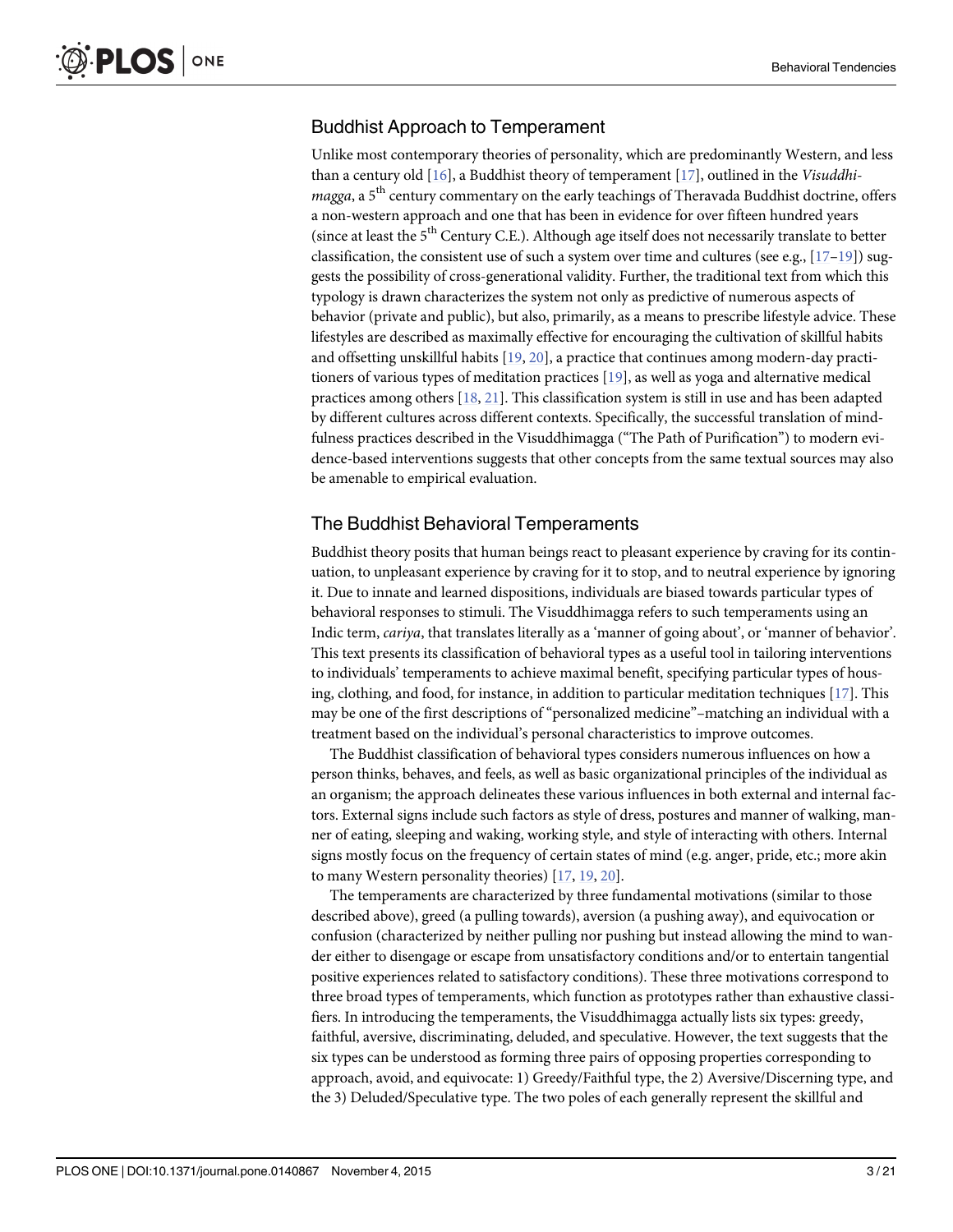<span id="page-3-0"></span>unskillful aspects of each of these character types. For example, the greedy and faithful types, both manifest the same basic tendency, but the former in an unskillful way that leads to the perpetuation of and increase in suffering, whereas the latter manifests a skillful way that leads to the reduction of suffering ( $[17]$  $[17]$ , p. 101-102). Each of these tendencies manifest in habitual ways, but importantly, also can be altered ([[17](#page-18-0)], p. 102–3).

1. Greedy/Faithful temperament (Approach Oriented). A style of seeking pleasant, attractive, optimistic, beautiful, and enjoyable things and experiences characterizes the Greedy/ Faithful temperament. In general, individuals of this type tend to be passionate, extroverted, spontaneous, and seek out novel opportunities and experiences. With an attentional bias towards the positive, these individuals tend to overlook faults or dangers. They are biased away from seeing their own faults, for instance, and thus may tend toward personal vanity. Equally, such positive biases can lead to a neglect of possible negative consequences (e.g. 'selling' an idea without responsibly mentioning possible downsides). On the other hand, this trait can manifest in positive ways, inclining individuals to be generous with their trust and with material gifts, and to take visionary leaps of faith necessary to move good works forward, saying 'yes!' when more detail-oriented individuals might consider all the ways in which things could go wrong.

Greed has also been characterized as unwholesome craving or desire. Predominantly greedy individuals could be characterized by always wanting more. "It desires fulfillment through pleasures, finding what it likes in the world of the senses. From liking, it can move quickly to craving, passion and sensuality" ( $[19]$ , p. 137). If greed is a destructive and unskillful emotion motivating the pursuit of sensual objects, the corresponding quality of "faith", here, is a motivation to pursue what is skillful and virtuous, "...greed does not give up what is harmful, while faith does not give up what is beneficial" ( $[17]$ , p.102). As Gethin  $[22]$  puts it, "... Buddhist texts understand faith...not so much as a matter of intellectual assent to certain propositions about the world...[but]as a state of trust, confidence, affection, and devotion..." (p. 167). Thus while benevolence or generosity might be seen as the more precise opposite of greed, here benevolence is only one example of a virtuous quality that is motivated by faith. While affable, and often well liked, individuals of the greedy/faithful type often have difficulty with discipline, restraint, and commitment, and can become vain, self-centered, and unreliable while looking for the "best offer". They are vulnerable to overindulging and addictions, sexual infidelity, and deception [[17](#page-18-0), [19](#page-18-0), [20](#page-18-0)]. For additional discussion of the characteristics of the greedy/faithful type, especially behavioral descriptors, see [Table 1](#page-4-0).

In suggesting how to tailor a therapeutic intervention to persons of the greedy type, the Visuddhimagga advises providing conditions that counteract the tendency to grasp after sensual pleasures. Thus it is suggested that providing luxurious housing, clothing, and food is not beneficial for one who is predominantly greedy, and moreover that it is helpful to have personal interactions that discourage pride and vanity ( $[17]$ , p. 107-8). For similar reasons, meditative contemplation of the body is especially suggested as a meditation object for those of a greedy type, including contemplation of bodily anatomy such as organs and fluids ([[17](#page-18-0)], p. 113). This seems to be intended to counter attachment to the body, others' as well as one's own, and aimed ultimately at fostering a more balanced mental attitude.

2. Aversive/Discerning temperament (Avoidance Oriented). In contrast to the greedy type, the aversive type seeks to avoid or remove what is unpleasant, and therefore has an attentional bias towards faults, imperfections, burdens, and threats. Aversive types thrive in intellectual pursuits that require high levels of discernment, accuracy, and precision, and are often perceived as having high levels of competency or understanding. Where the greedy/faithful type is good at making the visionary leaps of faith necessary to move good works forward, aversive/discerning types excel at making detailed contingency plans to anticipate the many ways in which plans could go wrong. On a more negative note, however, these same qualities incline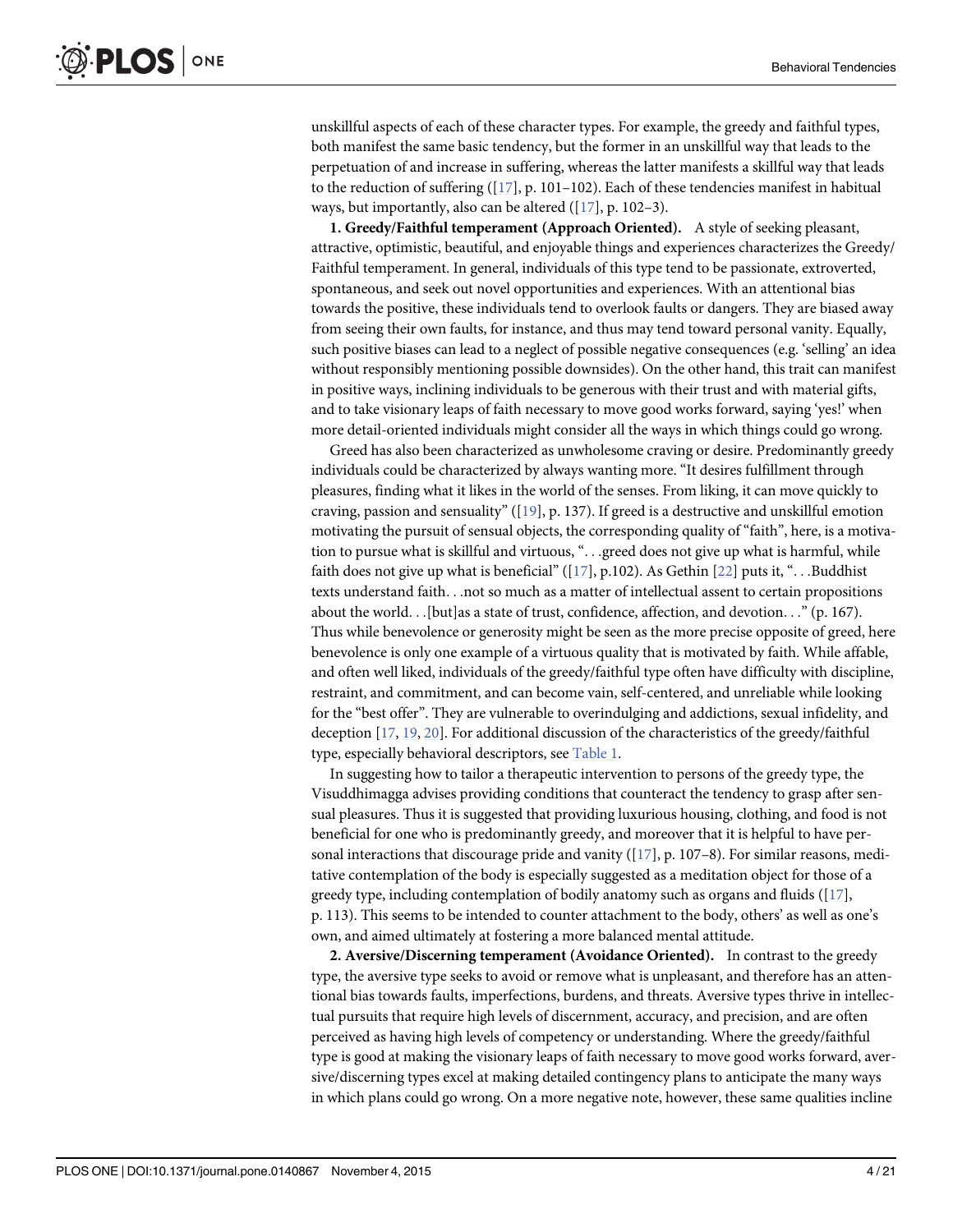#### <span id="page-4-0"></span>[Table 1.](#page-3-0) Features of three Buddhist temperaments described in the Visuddhimagga by different characteristics.

|                                          | Greedy/Faithful                                                                                            | <b>Aversive/Discerning</b>                                                                                                                    | <b>Deluded/Speculative</b>                                                                             |
|------------------------------------------|------------------------------------------------------------------------------------------------------------|-----------------------------------------------------------------------------------------------------------------------------------------------|--------------------------------------------------------------------------------------------------------|
| <b>COGNITIVE</b><br><b>FEATURES</b>      |                                                                                                            |                                                                                                                                               |                                                                                                        |
| attentional bias                         | positive; towards pleasant, overlooks<br>faults/dangers                                                    | negative; towards unpleasant, overlooks<br>pleasant/virtues                                                                                   | inattention or attentional bias away<br>from present conditions towards<br>distraction/mind-wandering  |
| skillful mind states                     | trust; generosity; motivation to<br>cultivate virtuous qualities                                           | discernment; conscientiousness; prudence                                                                                                      | equanimity; creativity                                                                                 |
| unskillful mind<br>states                | deceit, vanity, pride, self-<br>centeredness, jealousy, avarice, and<br>addiction                          | judgment, criticism, hostility, hatred, prejudice<br>and ill-will, and aggression                                                             | negligence, confusion, doubt,<br>paralyzing indecisiveness,<br>speculation and inaction                |
| <b>BEHAVIORAL</b><br><b>FEATURES</b>     |                                                                                                            |                                                                                                                                               |                                                                                                        |
| posture/movement                         | graciously, with an elegant and<br>springy step                                                            | stiffly and unevenly, with tension and tightness                                                                                              | hesitantly with a perplexed gait/<br>shuffle                                                           |
| clothing style                           | aesthetically arranged; neither too<br>loose nor to tight                                                  | tightly                                                                                                                                       | loosely; disheveled                                                                                    |
| food preferences                         | rich and sweet                                                                                             | sour and rough                                                                                                                                | no preference                                                                                          |
| eating habit                             | unhurriedly                                                                                                | hurriedly without savoring it                                                                                                                 | messily                                                                                                |
| sleep habit                              | comfortably                                                                                                | "with a scowl"                                                                                                                                | limbs sprawling or facedown                                                                            |
| morning awakening                        | slowly                                                                                                     | as if annoyed                                                                                                                                 | with a "huh?"                                                                                          |
| social interactions<br>(meet new people) | seize on trivial virtues and discount<br>genuine faults; avoid conflict, even<br>by dishonesty             | come across as distant, tired, or bored; leave<br>quickly as if anxious to go                                                                 | copy what others are saying:<br>confused, not knowing what to do or<br>how to act                      |
| response to novel<br>environments        | notice whatever is pleasing, fixate<br>upon it; leave pleasant<br>circumstances slowly and with<br>regret. | notice whatever is wrong; fixate on difficulties;<br>seize upon any slightly unpleasant object; notice<br>trivial faults and discount virtues | initially unaffected by pleasing or<br>unpleasing features because<br>unnoticed until others point out |

doi:10.1371/journal.pone.0140867.t001

aversive types to judgment, criticism, hostility, hatred, prejudice, ill will, and aggression, all of which can lead to conflict and unpopularity. "The aversive temperament is constructed around judgment and rejection of experience...It is critical, quickly displeased, quarrelsome and disparaging of many things. Its quality of aversion can give rise to states of anger, vindictiveness, haughtiness, hatred, cruelty, aggression and struggle to control..." ([[19](#page-18-0)], p. 174). Skillful and unskillful aspects are both recognized in the source text, which notes that whereas aversion is an unskillful and unwholesome motivation to find fault, discernment finds fault with those conditions that are not beneficial, in particular, unwholesome states of mind [[17](#page-18-0)]. For additional discussion of the characteristics of the aversive/discerning type, especially behavioral descriptors, see Table 1.

In suggesting how to tailor a therapeutic intervention to persons of this type, the Visuddhimagga advises providing much more sensually pleasing conditions than those suggested for the greedy type. This text suggests aesthetically pleasing living quarters, with pleasing decorations, flowers, clothes, and perfumes, fine light clothing, as well as food that is inviting and "superior in every way" ( $[17]$ , p. 108). The conditions suggested thus seem to be aimed at counteracting the tendency to aversion and of pushing away. Similarly, the development of loving kindness, compassion, sympathetic joy, and equanimity are especially recommended as meditation practices for one of an aversive temperament ([\[17\]](#page-18-0), p. 114).

3. Deluded/Speculative temperament (Equivocate). While the greedy/faithful and aversive/discerning types are characterized by their strong motivational tendency of either grasping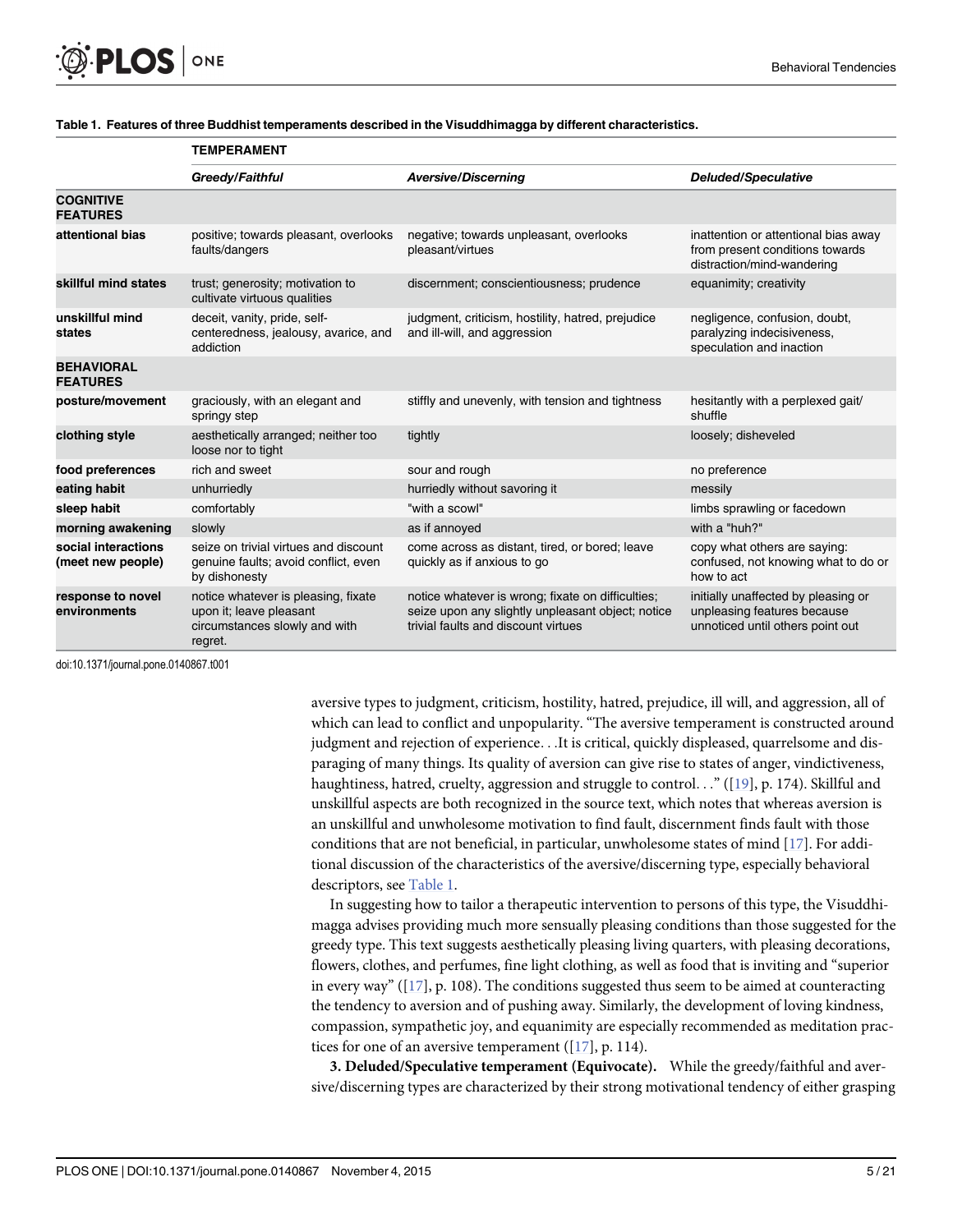<span id="page-5-0"></span>or pushing away, the deluded/speculative type is distinguished by the absence of a strong motivational tendency. It is characterized by a lack of awareness of present conditions, whether pleasant, unpleasant, or neutral. As a result, deluded/speculative types tend not to have strong immediate reactions and not to hold fixed opinions. On the positive side, this allows for creativity, being open to many possible options, and 'thinking outside the box'. On the negative side, the deluded type can seem lost, constantly scattered, and prone to following the opinions of others because of uncertainty. Without an agenda, they can be laidback and easy-going, creative and "out of the box" pioneers. However, the lack of clarity, goals, or direction can lead to confusion, doubt, paralyzing indecisiveness, speculation, and inaction. "They seek to establish ease by ignoring what is happening or through dullness or inaction. The deluded temperament gives rise to perplexity and worry, doubt, negligence, scattered thoughts, anxiety and agitation."  $([19], p. 175)$  $([19], p. 175)$  $([19], p. 175)$ . For additional discussion of the confused/speculative type, especially behavioral descriptors, see [Table 1.](#page-4-0)

## Current Study

The current study aimed to develop a historically accurate and contemporarily applicable temperament questionnaire based on both traditional and contemporary texts, originating from the Visuddhimagga [\[17\]](#page-18-0). To counteract the effects of response styles and biases that can be particularly detrimental in cross-cultural research [[23](#page-18-0)], we utilized a forced-choice response format, whereby items representing behaviors characteristic of the three types were compared. The psychometric properties of the questionnaire and specifically its ability to discriminate between the types were tested in two separate samples via Latent Class Analysis of choices made between pairs of items. Similar to Thurstonian Item Response Theory (IRT) modeling [\[24](#page-18-0)–[27\]](#page-19-0), this approach uses dummy-coded outcomes of rankings in each block of items for analysis. However, the measurement model assumes that categorical (latent classes) rather than continuous (latent traits) variables underlie the responses. To examine construct validity, we probed the relationship of the classes identified by this questionnaire to the predominant contemporary personality typology (i.e., the Big 5), as well as to approach/avoidance tendencies and behaviors, interpersonal tendencies, and decision-making styles.

## Materials and Methods

## **Participants**

A small sample of participants were recruited from the communities of Providence, RI and New Haven, CT ( $n = 36$ ). All other participants ( $n = 859$ ) were recruited through Amazon. com's mechanical turk (MTURK) system. The MTURK works by creating a Human Intelligence Task (HIT), which are completed by an experimenter-selected number of potential participants from a pool of 500,000+ workers that use MTURK (see [www.mturk.com\)](http://www.mturk.com). The experimenter creates an account to upload funds and create HITs. Reimbursement rate for a specified HIT is determined by the experimenter, often based on current norms among the MTURK for comparable amounts of time required to complete a HIT (see e.g., [\[28](#page-19-0)] for discussion of varying pay rates and its relatively small impact on the quality of data). Previous data analysis with MTURK has shown excellent internal consistency and good reliability, including high test-retest reliability [[28](#page-19-0)]. Additionally, recent work has shown that data acquired via MTURK is not only equivalent to data collected in person, but also tends to provide more diverse demographics [\[29\]](#page-19-0). Data were collected in two waves. Data from the first wave were collected from a total of 394 individuals, 36 locally, and 354 from MTURK. Data from the second wave were collected from a total of 502 participants, all via MTURK. All procedures were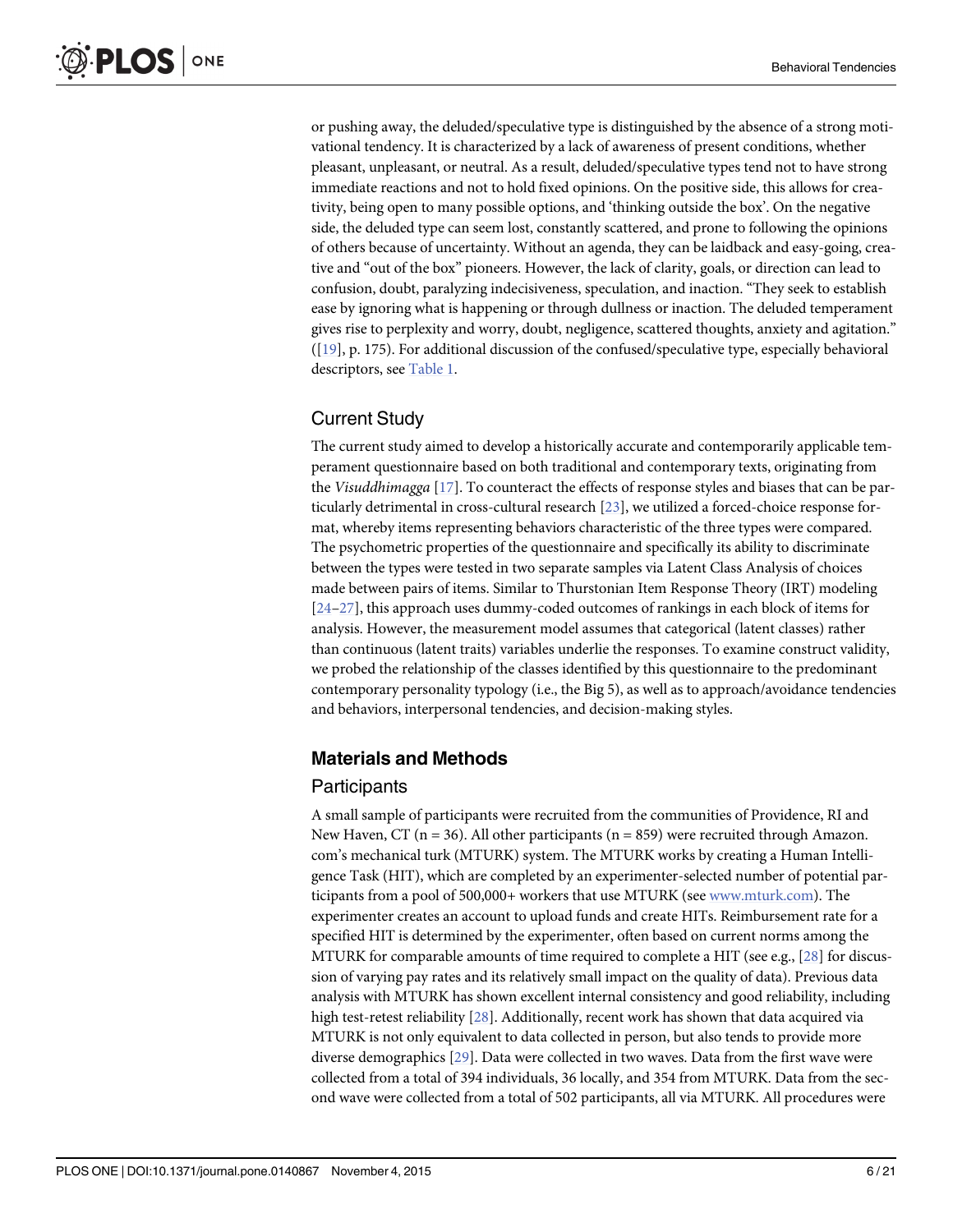<span id="page-6-0"></span>determined to be exempt from institutional review board review due to the completely anonymous nature of the data collection.

#### **Measures**

Behavioral Tendencies Questionnaire (BTQ). An interdisciplinary team (comprising contemplative Buddhist scholars and/or practitioners, philosophers, clinical, social, personality, and other psychologists, as well as neuroscientists and psychiatrists) was formed to discuss questionnaire development. Appropriate source documents were first identified to develop a comprehensive representation of each of the different temperament types. After becoming familiar with the various descriptions of each of the temperament types, thematic analysis was performed and preliminary summaries of the temperaments were created using contemporary and classic texts (e.g., [[17](#page-18-0), [19](#page-18-0)]). Source documents consistently listed eight behavioral contexts (i.e. sleeping, waking, social interactions, etc.; see [Table 1](#page-4-0) for details). Individuals from the team drafted items for each behavioral category for each temperament type and consensus building was used to compile questions upon which the group agreed. The initial items were piloted on a small group for content consistency.

After the initial pilot, a set of 43 blocks of three items remained, each containing a stem phrase and three different possible responses, corresponding to each of the three temperament types. The response format for the BTQ was multidimensional forced choice, wherein participants were instructed to rank response options (i.e.,  $1^{st}$ ,  $2^{nd}$ ,  $3^{rd}$ ) based on how well each option characterized them for a given stem. Participants were instructed to rank the response option that was most like them as  $1<sup>st</sup>$  and the option that was least like them as  $3<sup>rd</sup>$  in each block.

Big Five Aspect Scales. The BFAS [\[12\]](#page-18-0) is a 100-item measure of the 'Big 5' personality characteristics (openness, conscientiousness, extraversion, agreeableness, and neuroticism). Each 'Big 5' characteristic is comprised of two aspects: Openness = Intellect and Openness; Conscientiousness = Industriousness and Orderliness; Extraversion = Enthusiasm and Assertiveness; Agreeableness = Compassion and Politeness; Neuroticism = Withdrawal and Volatility. Each item is rated on a 1 (strongly disagree) to 5 (strongly agree) Likert-type scale. Past studies have revealed good psychometric properties and relationships to individual differences in brain structure  $[6, 12]$  $[6, 12]$  $[6, 12]$  $[6, 12]$ . In the present sample, internal consistency for Big 5 (and domains) was as follows: Neuroticism,  $\alpha$  = .906 (Withdrawal,  $\alpha$  = .799; Volatility,  $\alpha$  = .898); Agreeableness,  $\alpha$  = .889 (Compassion,  $\alpha$  = .897; Politeness,  $\alpha$  = .776); Conscientiousness,  $\alpha$  = .869 (Industriousness,  $\alpha = .847$ ; Orderliness,  $\alpha = .811$ ); Extraversion,  $\alpha = .830$  (Enthusiasm,  $\alpha =$ .609; Assertiveness,  $\alpha = .857$ ; Openness,  $\alpha = .869$  (Openness,  $\alpha = .839$ ; Intellect,  $\alpha = .814$ ).

Behavioral Inhibition/Behavioral Activation Scales. The BIS/BAS [[10](#page-18-0)] is a 20-item questionnaire designed to assess behavioral approach and avoidance tendencies. The behavioral approach system (BAS) is assessed across 13 items, while the behavioral inhibition system (BIS) is assessed across 7 items. Participants rate each item on a 4-point Likert-type response scale ranging from 1 (very true for me) to 4 (very false for me). In order to facilitate easy interpretation alongside other measures, we reverse-scored the scale such that higher mean scores indicate higher approach or inhibition. The BIS/BAS has shown generally good psychometric properties, with a 4-factor structure (BIS + 3 BAS subscales), and reliability/consistency values mostly  $> .7$  in both nonclinical  $[10]$  $[10]$  $[10]$  and clinical samples  $[30]$ . In the present sample, internal consistency was as follows: BAS,  $\alpha$  = .860 (Drive,  $\alpha$  = .844; Fun Seeking,  $\alpha$  = .776; Reward Responsiveness,  $\alpha = .779$ ; BIS,  $\alpha = .854$ .

Conner's Adult ADHD Rating Scales. The CAARS:S [[31](#page-19-0)] is a 26-item, short-form assessment tool of Attention Deficit Hyperactivity Disorder symptoms. The items are rated on a 0 (not at all, never) to 3 (very much, very frequently), Likert-type response scale. The CAARS:S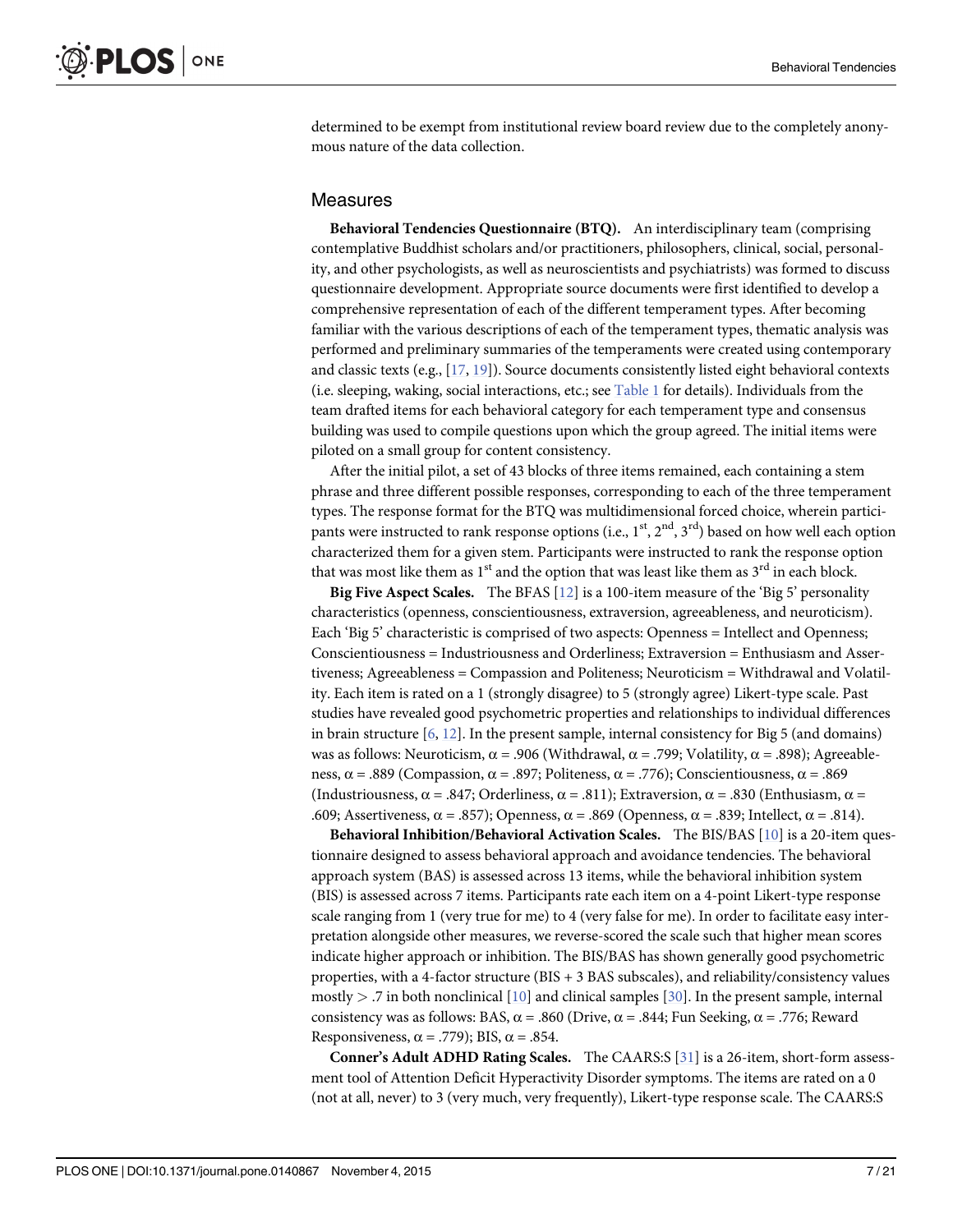<span id="page-7-0"></span>assesses four factor-derived subscales (Inattention and Memory Problems, Hyperactivity and Restlessness, Impulsivity and Emotional Lability, and Problems with Self-Concept), in addition to providing an inconsistency index. The inconsistency index consists of 16 items that are rated on a Likert-type scale ranging from 0 (not at all, never) to 3 (very much, frequently). The absolute difference for response pairs is summed and a cut-score is used. The index is an overall sum of absolute differences between pre-identified pairs of highly correlated items [\[31\]](#page-19-0). In the present sample, internal consistency was as follows: Inattention and Memory Problems, α = .840; Hyperactivity and Restlessness,  $\alpha$  = .697; Impulsivity and Emotional Lability,  $\alpha$  = .814; Problems with Self-Concept,  $\alpha$  = .907.

Coping Responses Inventory. The CRI  $[32]$  $[32]$  $[32]$  is a 48-item questionnaire designed to assess approach and avoidance coping strategies in response to dealing with problems. The scale consists of 24 items that assess approach coping (subscales include logical analysis, positive reappraisal, seeking guidance and support, and problem solving) and 24 items that assess avoidance coping (subscales include cognitive avoidance, acceptance/resignation, seeking alternative rewards, and emotional discharge). Individual items are rated on a 1 (not at all) to 4 (fairly often) Likert-type response scale. The CRI has shown good predictive validity of psycho-logical problems (esp. problem drinking) [[33](#page-19-0)]. In the present sample, internal consistency was as follows: Approach coping,  $\alpha = .890$  (Logical analysis,  $\alpha = .701$ ; Positive reappraisal,  $\alpha = .846$ ; Seeking guidance and support,  $\alpha = .637$ ; Problem solving,  $\alpha = .766$ ; Avoidance coping,  $\alpha =$ .850 (Cognitive avoidance,  $\alpha$  = .890; Acceptance or resignation,  $\alpha$  = .818; Seeking alternative rewards,  $\alpha$  = .704; Emotional discharge,  $\alpha$  = .514).

**Life Orientation Test—Revised.** The LOT-R  $[34]$  $[34]$  $[34]$  is a 6-item questionnaire (10 items if filler items are included) designed to measure optimism/pessimism. Three of the six items directly assess optimism and three directly assess pessimism. All items are scored so that higher scores indicate greater optimism. Individual items are rated on a 1 (I agree a lot) to 5 (I disagree a lot) Likert-type scale. In the present study, internal consistency was Cronbach's  $\alpha$  = .902.

Melbourne Decision Making Questionnaire. The MDMQ [\[35](#page-19-0)] is a 22-item questionnaire designed to assess coping patterns associated with the conflict theory of decision making [[36](#page-19-0)]. Items are rated on a 0 (not true for me) to 2 (true for me), 3-point Likert-type response scale. Factor analysis supported a 4-factor structure comprised of the constructs of Buck-Passing (i.e., encouraging others to make difficult decisions), Hypervigilance (i.e., a hurried, anxious style of decision making), Procrastination (i.e., delaying/avoiding making decisions), and Vigilance (i.e., an exhaustive search style of decision making). The MDMQ has shown good psychometric properties across international samples [[35](#page-19-0)]. In the present sample, internal consistency was as follows: Buck Passing,  $\alpha$  = .891; Hypervigilance,  $\alpha$  = .785; Procrastination  $\alpha$  $= .877$ ; Vigilance  $\alpha = .805$ .

**Trust Inventory.** The TI  $[37]$  $[37]$  $[37]$  is a 40-item measure of trust in others, generally (20 items) and romantic partners, specifically (20 items). Items are rated on a 1 (strongly disagree) to 4 (strongly agree), 4-point Likert-type rating scale. The scale has exhibited generally good psychometric properties [\[37](#page-19-0)]. Only the general trust items were administered in the present study. In the present study, internal consistency for the general subscale was,  $\alpha = .708$ .

#### Modeling Forced-Choice Data

A forced-choice response format has several benefits, including elimination of response biases acting uniformly across all items such as extreme responding and central tendency responding, and acquiescence [\[38\]](#page-19-0), as well as minimization of exaggerated emotional coherence in assessments of different qualities (halo effect) [[39](#page-19-0)]. Additionally, forced-choice formats eliminate the need for a rating scale, which assumes that all participants interpret that response option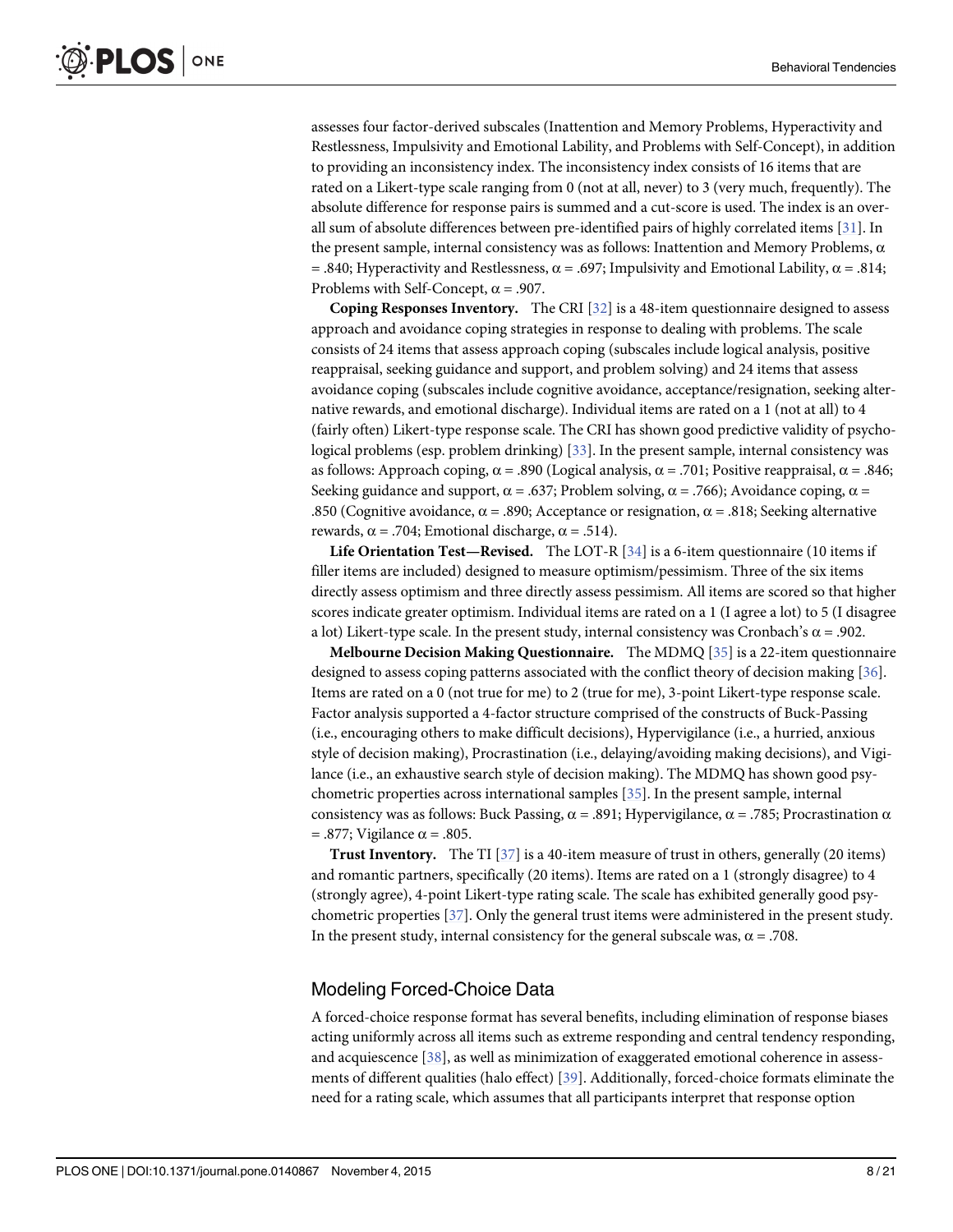<span id="page-8-0"></span>categories in the same way—often a problematic assumption (see e.g., [\[25](#page-19-0)]). However, forcedranking items present unique challenges to data analysis. The primary problem is that if one considers means or sums of the rankings (e.g., 1, 2, 3), the values will be the same for each block (i.e.,  $M = 2$ ,  $\Sigma = 6$ ), regardless of the actual ranking. The resulting data has been called ordinal ipsative data (e.g.,  $[40]$ ) and requires complex analytic approaches (e.g.,  $[41, 42]$  $[41, 42]$  $[41, 42]$ ), with difficult to interpret results.

Fortunately, a solution to modeling multidimensional force-choice questionnaire data has recently been proposed [\[24](#page-18-0)–[27\]](#page-19-0). This method, identified as Thurstonian Item Response Theory (IRT) allows for the recovery of latent trait structures underlying a response set  $[24-27]$  $[24-27]$  $[24-27]$ . Thus, for each ranking block of three items, all pairwise comparisons of items (i.e., A vs. B, A vs. C, B vs. C) are considered. Each pairwise comparison (say, A vs. B) is coded  ${A, B} = 1$  if item A was preferred to B, and  ${A, B} = 0$  otherwise. Hence, the three comparisons/contrasts (binary dummy variables) fully describe any given rank order of three items. For example, if a respondent assigns the rank orders  $A = 2$ ,  $B = 1$ , and  $C = 3$ , the dummy coding will be  $\{A, B\} = 0$ ,  $\{A,$  $C_1 = 1$ ,  $\{B, C\} = 1$ . Because questionnaire items are usually designed to indicate some underlying trait, each pairwise comparison indicates two traits. Here we assume that items within a block indicate different traits. Thus, comparisons  $\{A, B\}$  and  $\{A, C\}$  provide information about the latent trait associated with A, comparisons {A, B} and {B, C} provide information about the latent trait associated with B, and comparisons  ${A, C}$  and  ${B, C}$  provide information about the latent trait associated with C. Detailed information about the development of these models and their implementation can be found in previous publications  $[24-27]$  $[24-27]$  $[24-27]$  $[24-27]$ .

However, the questionnaire in the present study was designed not to indicate latent traits (continua along which participants may be placed), but latent classes (nominal types into which participants may be placed). These types (greedy, aversive and deluded) were hypothesized to underlie the observed preferences; hence, the measurement model suitable for the questionnaire is not an IRT model, but a Latent Class Analysis (LCA) model. This model is logically straightforward: each binary dummy variable resulting from pairwise comparison of two items is underlain by a categorical latent variable (latent class). Specifically, outcomes resulting from comparisons between Greedy and Aversive items (the first and the second items in each BTQ block, see [S1 Appendix\)](#page-17-0) are underlain by a latent categorical variable taking two possible values, or two classes—Greedy and Aversive. Those respondents who belong to the Greedy class, should tend to prefer Greedy items, hence their response to all item-pairs of this kind should be primarily  $\{i_G, i_A\} = 1$ . Conversely, respondents belonging to the Aversive class, should demonstrate primarily responses  ${i_G, i_A} = 0$ . The other two types of item comparisons are modeled in the same way. Thus, to explain the patterns of choices between items indicating Greedy and Deluded (first and third items in each block), a latent categorical variable with two levels is needed. Finally, choices between Aversive and Deluded items (second and third items in each block) are explained by a latent categorical variable with two levels.

In this study, we tested the three separate LCA models described above, which have an advantage of simplicity at the initial stages of developing and testing the questionnaire. Conditional on the latent classes, the pairwise responses within each model are independent; hence, all assumptions of a LCA measurement model are met to explore the optimal number of classes needed to describe the variability in responses, and assess the performance of individual items in measuring the intended classes. Due to local dependencies occurring between pairwise comparisons involving the same item (for example,  ${A, B}$  and  ${A, C}$ ), and associated modeling challenges, we do not test all pairwise comparisons simultaneously in this study.

The LCA analyses were performed in MPLUS v7.2  $[43]$ , using the maximum likelihood estimator (robust). All other analyses were conducted in SPSS v20.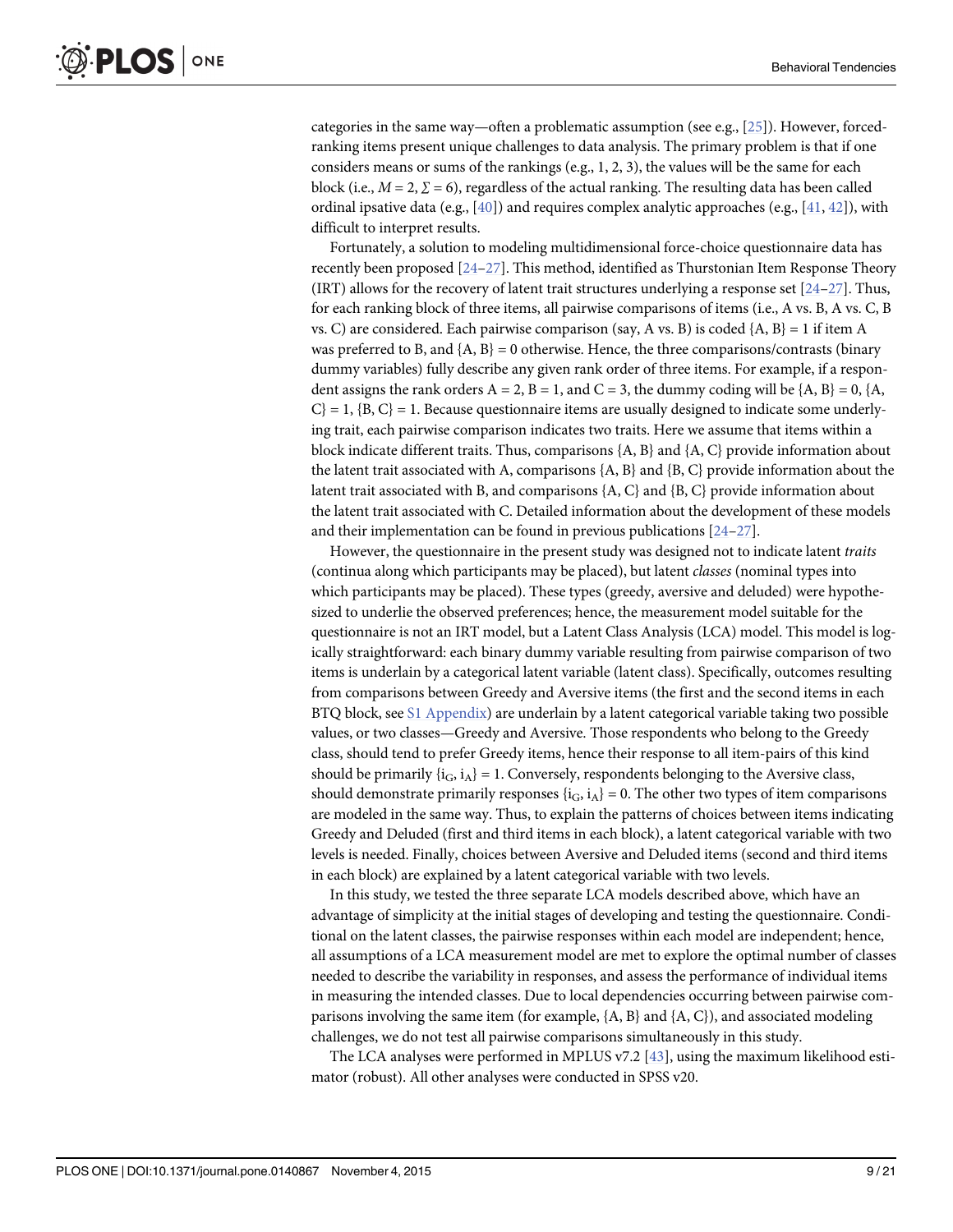## <span id="page-9-0"></span>**Results**

#### Demographics and Data Screening

Demographics. Demographic details are provided in [Table 2](#page-10-0).

Demographic comparisons. Within sample 1, there was no age difference between participants recruited locally and those recruited via Amazon.com's Mechnical Turk,  $t(382) = 1.40$ ,  $p$ = .16. Similarly, there was no difference in gender distribution,  $\chi^2_{(1)}$  = 0.12,  $p > .5$ , racial/ethnic background,  $\chi^2_{\;(5)}$  = 2.74,  $p>$  .5, marital status,  $\chi^2_{\;(5)}$  = 0.80,  $p>$  .5, or household income,  $\chi^2_{\;(8)}$ = 10.40,  $p = .24$ . There were, however, significant differences in educational level,  $\chi^2_{(4)} = 21.89$ ,  $p < .001$ , and occupational status,  $\chi^2_{\:\: (5)}$  = 18.21,  $p < .01.$  The local sample had higher rates of completed graduate/professional training (36.1% vs. 12.6%), college/university completion (52.8% vs. 43.0%), but lower rates of partial college (11.1% vs. 41.1%). The local sample had substantially lower rates of unemployment (0.0% vs. 19.3%) and part-time employment (5.6% vs. 21.5%), but higher rates of full-time employment (63.9% vs. 36.6%) and not in labor force (27.8% vs. 20.7%). The rates of inconsistent responding, based on item pairs from the BFAS, were no different between groups, suggesting combination of groups would not be inappropriate.

Missing data. Among sample 1, there were 33 (8.6%) participants who completed less than 95% of all questionnaire items. These participants were excluded from further analyses. No participants from sample 2 had any missing data.

#### Exploratory LCA Analyses in Sample 1 Data

The dummy coded binary contrasts in each model were explored fitting a sequence of LCA models with 1, 2, 3 etc. classes in sample 1, which contained responses to the full BTQ (43 blocks). Bayesian Information Criterion (BIC) was used to determine the best number of classes [\[44\]](#page-19-0). Exploring the between-class odds ratios of preferring the first option in each item-pair to the second option in calibration sample (sample 1) helped determine well performing items (items that discriminate well between the two classes) and flag poorly performing items. To this end, we used the recommended effect sizes for odds ratios (small  $= 1.5$ , medium  $= 3.5$  and  $large = 9 [45]$  $large = 9 [45]$  $large = 9 [45]$ .

Greedy versus aversive. Dummy coded binary contrasts between the  $1<sup>st</sup>$  and the  $2<sup>nd</sup>$  item in each block were explored fitting a sequence of LCA models with 1, 2, 3 etc. classes. [Table 3](#page-11-0) reports the BIC and the entropy (index of classification quality) for each of the competing models. It can be seen that the 2-class solution was the best. The two classes were very clearly interpretable—the conditional probabilities of preferring the first item to the second in each pair were always higher in the first class. Hence, the first class represented the Greedy type (57% estimated prevalence), and the second represented Aversive (43% prevalence). Exploring the between-class odds ratios, two blocks showed large effect sizes, 12 blocks showed medium to large effect sizes, and 21 small to medium. Eight blocks discriminated poorly with effect sizes less than 1.5 (small).

Greedy versus deluded. Dummy coded binary contrasts between the  $1<sup>st</sup>$  and  $3<sup>rd</sup>$  item in each block were explored fitting a sequence of LCA models. From [Table 3](#page-11-0) it can be seen that the 2-class solution was the best. The two classes were clearly interpretable as the Greedy type (58.2% estimated prevalence), and the Deluded type (41.8% prevalence). Exploring the between-class odds ratios, there were no large effects, 13 blocks showed medium to large effect sizes and 19 small to medium. Eleven blocks discriminated poorly with effect sizes less than 1.5 (small).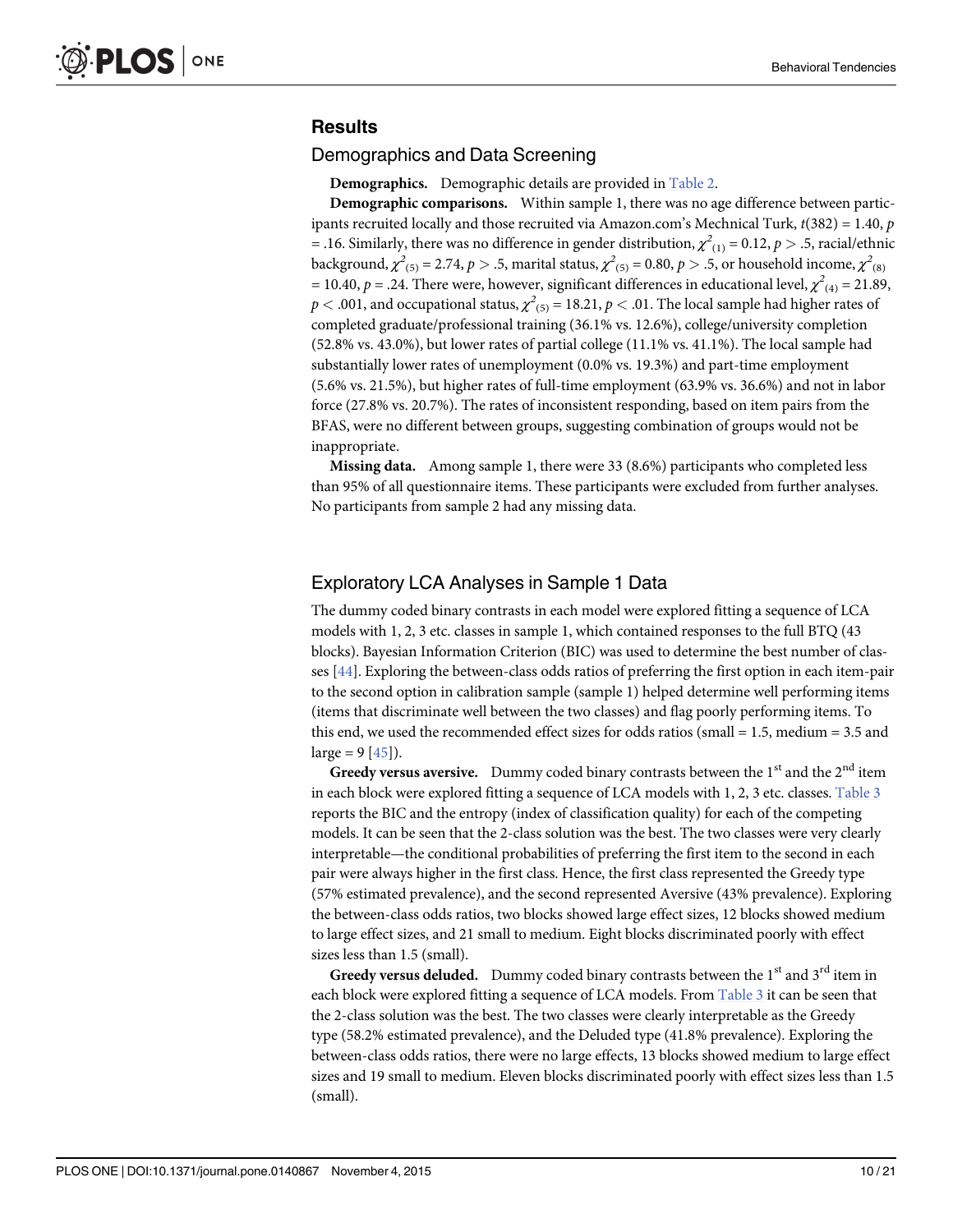#### <span id="page-10-0"></span>[Table 2.](#page-9-0) Group Demographics.

|                                                                                            | Sample 1 ( $n = 394^a$ )<br>M (SD) | Sample 2 ( $n = 504$ )<br>M(SD) | t          |
|--------------------------------------------------------------------------------------------|------------------------------------|---------------------------------|------------|
| Age                                                                                        | 33.1(12.9)                         | 36.5(12.6)                      | $4.16***$  |
|                                                                                            | % (n)                              | % (n)                           | $\chi^2$   |
| Gender                                                                                     |                                    |                                 | $4.47*$    |
| % Female                                                                                   | 63.7 (244)                         | 58.2 (293)                      |            |
| <b>Race/Ethnicity</b>                                                                      |                                    |                                 | $12.12*$   |
| % White                                                                                    | 83.5 (320)                         | 76.6 (386)                      |            |
| % Asian                                                                                    | 6.1(23)                            | 7.0(35)                         |            |
| % African American                                                                         | 3.3(13)                            | 8.3(42)                         |            |
| % Hispanic/Latino                                                                          | 2.5(9)                             | 3.9(20)                         |            |
| % Multi-racial                                                                             | 3.6(14)                            | 3.3(17)                         |            |
| % Other                                                                                    | 1.0(4)                             | 0.9(4)                          |            |
| <b>Educational Attainment</b>                                                              |                                    |                                 | 32.80***   |
| % Graduate/Professional                                                                    | 14.7 (56)                          | 11.1(56)                        |            |
| % College/University                                                                       | 43.9 (168)                         | 41.1 (207)                      |            |
| % Some College                                                                             | 38.3 (147)                         | 33.5 (169)                      |            |
| % High School                                                                              | 2.5(10)                            | 12.0(65)                        |            |
| % < 7 years                                                                                | 0.5(2)                             | 1.3(7)                          |            |
| <b>Work Status</b>                                                                         |                                    |                                 | $30.09***$ |
| % Full-time employed                                                                       | 39.1 (150)                         | 49.0 (247)                      |            |
| % Part-time employed                                                                       | 20.1(77)                           | 24.9 (126)                      |            |
| % Unemployed > 1 month                                                                     | 15.5(59)                           | 13.1(66)                        |            |
| % Unemployed < 1 month                                                                     | 2.0(8)                             | 1.1(6)                          |            |
| Never employed                                                                             | 2.0(8)                             | 2.4(12)                         |            |
| Not in work force                                                                          | 21.3(81)                           | 9.4(47)                         |            |
| $a$ Data missing for $n = 11$ .<br>Representative sample is $n = 383$ .<br>*** $p$ < .001, |                                    |                                 |            |

 $*_{p}$  < .05.

doi:10.1371/journal.pone.0140867.t002

Aversive versus deluded. Dummy coded binary contrasts between the  $2<sup>nd</sup>$  and  $3<sup>rd</sup>$  item in each block were explored fitting a sequence of LCA models. From [Table 3](#page-11-0) it can be seen that the 2-class solution was again the best. The two classes were clearly interpretable as the Aversive (45.2% estimated prevalence) and Deluded types (54.8% prevalence). Exploring the between-class odds ratios, three blocks showed large effect sizes, 11 blocks showed medium to large effect sizes, and 14 small to medium. Fifteen blocks discriminated poorly with effect sizes less than 1.5 (small).

## Classification of Participants in Sample 2

After the item-pair parameters (i.e. thresholds) conditional on latent class membership have been established using sample 1, these parameters were used to calculate the conditional probabilities of belonging to latent classes for sample 2. Because sample 2 was administered a reduced version of the BTQ (with 29 blocks), only parameters for the available blocks were used. This calculation led to obtaining for each participant: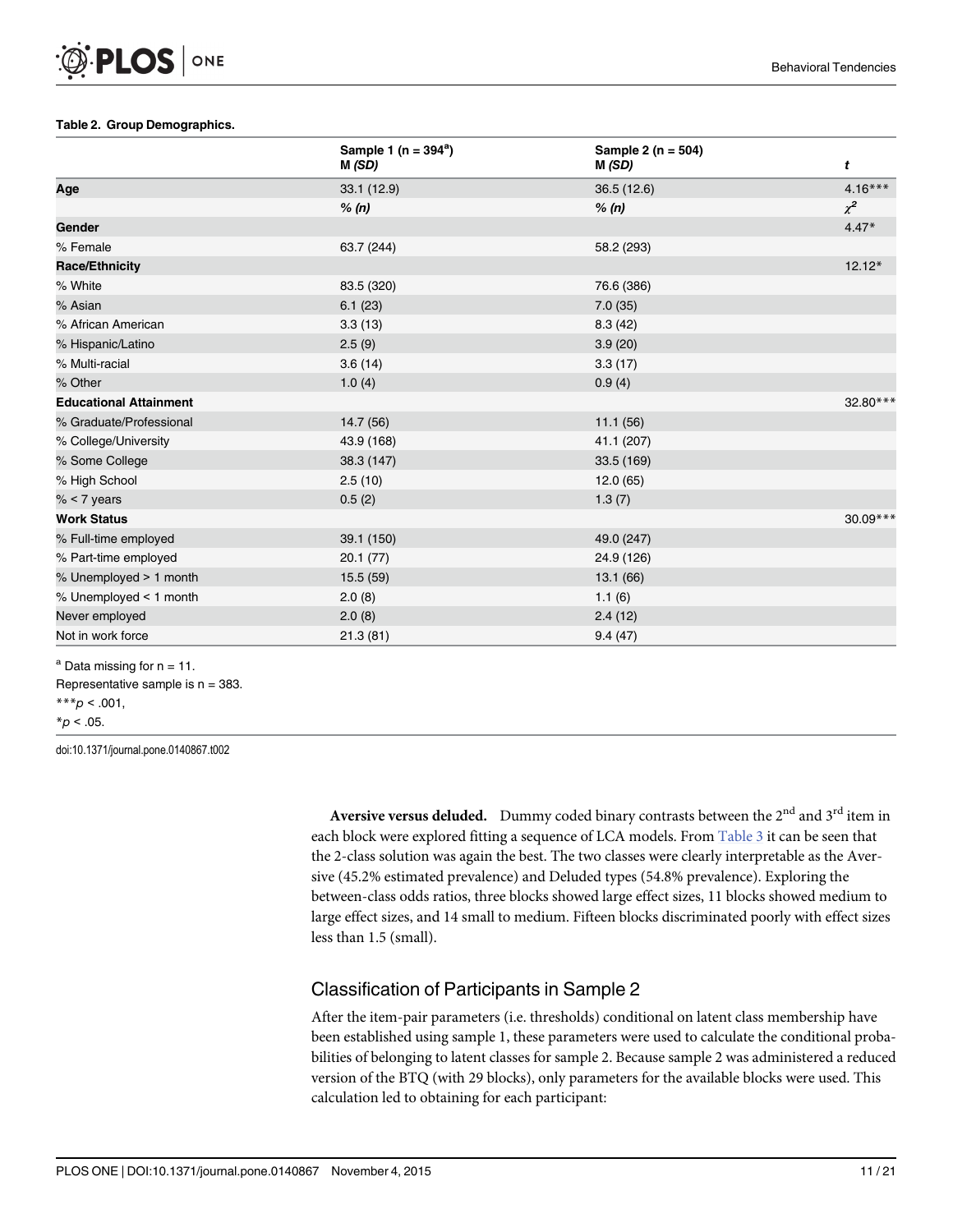<span id="page-11-0"></span>

| Sample 1 (n = 394) |                |              |               |            |         |
|--------------------|----------------|--------------|---------------|------------|---------|
| <b>Model</b>       | # Classes      | # parameters | Loglikelihood | <b>BIC</b> | Entropy |
| G vs. A            |                | 43           | $-11025.12$   | 22307.21   |         |
|                    | $\overline{2}$ | 87           | $-10633.16$   | 21786.27   | .83     |
|                    | 3              | 131          | $-10541.48$   | 21865.86   | .83     |
|                    | $\overline{4}$ | 175          | $-10454.94$   | 21955.74   | .82     |
| G vs. D            |                | 43           | $-11047.06$   | 22351.10   |         |
|                    | $\overline{2}$ | 87           | $-10746.22$   | 22012.38   | .75     |
|                    | 3              | 131          | $-10638.07$   | 22059.04   | .82     |
|                    | $\overline{4}$ | 175          | $-10550.41$   | 22146.69   | .80     |
| A vs. D            |                | 43           | $-10664.59$   | 21586.17   |         |
|                    | $\overline{2}$ | 87           | $-10371.46$   | 21262.87   | .77     |
|                    | 3              | 131          | $-10277.75$   | 21338.41   | .76     |
|                    | 4              | 175          | $-10188.06$   | 21421.98   | .81     |

#### [Table 3.](#page-9-0) Goodness of fit of competing LCA models for Behavioral Tendencies Questionnaire (original 43-block version).

Note:  $G =$  Greedy,  $A =$  Aversive,  $D =$  Deluded; BIC = Bayesian Information Criterion.

doi:10.1371/journal.pone.0140867.t003

- 1. the probability of being Greedy from the model contrasting Greedy and Aversive,  $P_{GA}(G)$ , and the complementary probability of being Aversive  $P_{GA}(A) = 1 - P_{GA}(G)$ ;
- 2. the probability of being Greedy from the model contrasting Greedy and Deluded,  $P_{GD}(G)$ , and the complementary probability of being Deluded  $P_{GD}(D) = 1 - P_{GD}(G)$ ; and
- 3. the probability of being Aversive from the model contrasting Aversive and Deluded,  $P_{AD}(A)$ , and the complementary probability of being Deluded  $P_{AD}(D) = 1 - P_{AD}(A)$ .

Thus, membership in each temperament class was based on the evidence from two separate models. Having these multiple evidences was beneficial since it allowed determining not only primary temperament/tendency type, but also secondary type. For instance, if an individual has the probabilities  $P_{GA}(G) > P_{GA}(A)$ ,  $P_{GD}(G) > P_{GD}(D)$  and  $P_{AD}(A) > P_{AD}(D)$ , it must follow that his/her primary type is Greedy (since it was the most likely type compared to the alternatives), and his/her secondary type is Aversive. Given 3 classifications with 2 classes each, theoretically there should be  $2<sup>3</sup> = 8$  perturbations of the probability inequalities. However, two perturbations out of eight are not admissible since they represent intransitive inequalities: (1)  $P_{GA}(G)$  $P_{GA}(A)$ ,  $P_{GD}(G) < P_{GD}(D)$  and  $P_{AD}(A) > P_{AD}(D)$  and (2)  $P_{GA}(G) < P_{GA}(A)$ ,  $P_{GD}(G) > P_{GD}(D)$ and  $P_{AD}(A) < P_{AD}(D)$ . The remaining six inequalities are transitive and result in the following primary and secondary type combinations: GA, GD, AG, AD, DG, and DA. Considering only the primary type classification, out of all valid cases from sample 2, 42% were classified as the Greedy type, 32.6% as the Aversive type and 25.4% as the Deluded type. The primary type attributions were then used to validate the BTQ against other measures used in this study.

## Construct Validation with Sample 2

Sample 1: Relationships to Big Five. After classification of each participant into a primary temperament type based on the BTQ, the three groups were compared on scales and subscales of the BFAS. ANOVAs with Bonferroni corrected post-hoc tests were conducted on all 10 aspect scales and the Big Five scales. Group differences are reported in [Table 4.](#page-12-0)

The greedy/faithful types were (relatively) highest on compassion (aspect scale of agreeableness) and extraversion (enthusiasm, and assertiveness, relative to the deluded/speculative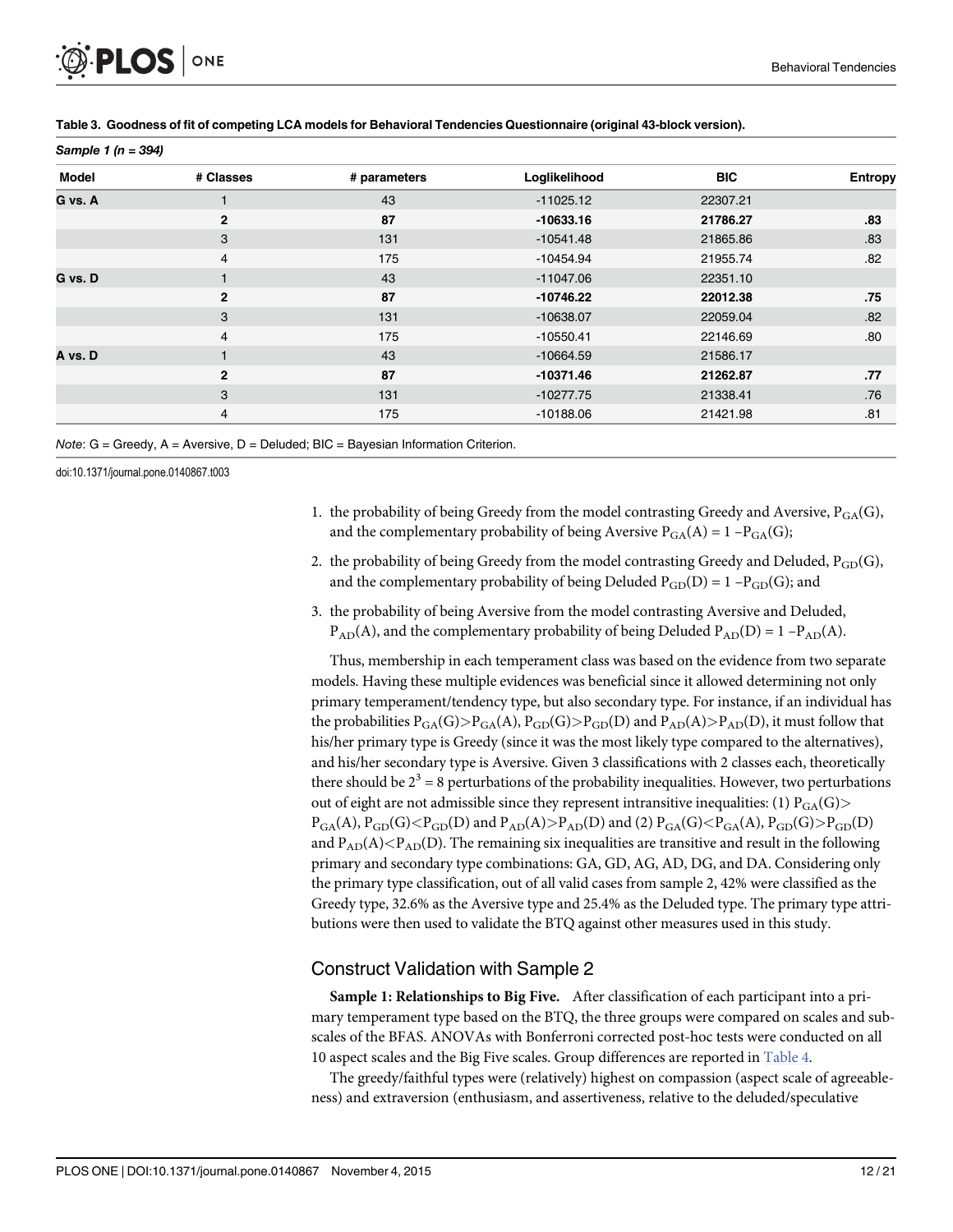|                   | Greedy<br>M (SD) | <b>Aversive</b><br>M (SD) | <b>Deluded</b><br>M (SD) | р      | Post-Hoc                 | GvA     | GvD<br>Cohen's d | <b>AvD</b> |
|-------------------|------------------|---------------------------|--------------------------|--------|--------------------------|---------|------------------|------------|
| Aspect            |                  |                           |                          |        |                          |         |                  |            |
|                   | 2.69(0.63)       | 2.81(0.77)                | 2.99(0.75)               | .002   | D > G                    | $-0.17$ | $-0.43$          | $-0.24$    |
| Withdrawal        | 2.75(0.68)       | 2.86(0.80)                | 3.09(0.83)               | .001   | D > G                    | $-0.15$ | $-0.45$          | $-0.28$    |
| Volatility        | 2.62(0.70)       | 2.76(0.84)                | 2.89(0.84)               | .022   | D > G                    | $-0.18$ | $-0.35$          | $-0.15$    |
|                   | 3.85(0.61)       | 3.77(0.52)                | 3.74(0.56)               | .215   | $\blacksquare$           | 0.14    | 0.19             | 0.06       |
| Compassion        | 3.97(0.65)       | 3.73(0.68)                | 3.77(0.72)               | .007   | G > A, D                 | 0.36    | 0.29             | $-0.06$    |
| <b>Politeness</b> | 3.73(0.64)       | 3.80(0.54)                | 3.71(0.60)               | .435   |                          | $-0.12$ | 0.03             | 0.16       |
|                   | 3.47(0.51)       | 3.68(0.45)                | 2.92(0.47)               | < .001 | A > G > D                | $-0.44$ | 1.12             | 1.65       |
| Industriousness   | 3.51(0.63)       | 3.54(0.54)                | 2.94(0.66)               | < .001 | G.A > D                  | $-0.05$ | 0.88             | 1.00       |
| Orderliness       | 3.42(0.54)       | 3.83(0.58)                | 2.91(0.57)               | < .001 | A > G > D                | $-0.73$ | 0.92             | 1.60       |
|                   | 3.48(0.44)       | 3.21(0.48)                | 3.11(0.56)               | < .001 | G > A.D                  | 0.59    | 0.73             | 0.19       |
| Enthusiasm        | 3.54(0.43)       | 3.13(0.44)                | 3.11(0.53)               | < .001 | G > A.D                  | 0.94    | 0.89             | 0.04       |
| Assertiveness     | 3.42(0.62)       | 3.28(0.67)                | 3.10(0.76)               | .001   | G > D                    | 0.22    | 0.46             | 0.25       |
|                   | 3.79(0.59)       | 3.73(0.49)                | 3.79(0.58)               | .660   | $\blacksquare$           | 0.11    | 0.00             | $-0.11$    |
| <b>Openness</b>   | 3.78(0.67)       | 3.52(0.63)                | 3.80(0.64)               | .001   | $\overline{\phantom{a}}$ | 0.40    | $-0.03$          | $-0.44$    |
| Intellect         | 3.81(0.61)       | 3.95(0.63)                | 3.77(0.72)               | .102   | A > G.D                  | $-0.23$ | 0.06             | 0.27       |
|                   |                  |                           |                          |        |                          |         |                  |            |

#### <span id="page-12-0"></span>[Table 4.](#page-11-0) Comparison of Groups in Sample 1 on Big Five Aspects and Traits.

N.B. p values are from F-tests comparing all 3 groups.

Post-Hoc tests are Bonferroni corrected comparisons, where '>' indicates  $p < .05$  and ',' indicates  $p \ge .05$ .

doi:10.1371/journal.pone.0140867.t004

type). The aversive/discerning types were highest on conscientiousness (overall, and orderliness aspect) and lowest on openness (aspect of Openness trait). Finally, the deluded/speculative types were higher than the greedy/faithful types (but not aversive/discerning types) on neuroticism (withdrawal and volatility aspects, as well as neuroticism trait) and lowest on conscientiousness (industriousness and orderliness aspects, as well as conscientiousness trait).

Sample 2: Relationships to Approach/Avoidance, Attentional Functioning, Interpersonal functioning, and decision making. Group differences were largely consistent with hypotheses (see [Table 5](#page-13-0)). The greedy/faithful types were highest on overall approach orientation (BAS), and the drive and reward-responsiveness subscales of the BAS, the overall approach scale of the CRI, and positive reappraisal, and seeking guidance subscales of the CRI, the LOT-R (optimism), and the Trust Inventory. The aversive/discerning types were lowest on overall approach orientation (BAS) and the fun-seeking subscale of the BAS, lowest on the overall avoidance scale of the CRI, and significantly higher than the deluded/speculative types (but not the greedy/faithful types) on the vigilance subscale of the MDMQ. The deluded/speculative types were highest on all aspects of the CAARS (inattention and memory problems, hyperactivity and restlessness, impulsivity and emotional lability, and self-concept problems) as well as on the inconsistency index. They were also higher on cognitive avoidance, acceptance and resignation, and the emotional discharge subscales of the CRI, along with the overall avoidance scale of the CRI, as well as lowest on the overall approach scale of the CRI, and the logical analysis and problem-solving subscales of the CRI. The deluded/speculative types were additionally lowest on the LOT-R and highest on the Buck-Passing, Hypervigilance, and Procrastination subscales of the MDMQ.

## Development of the BTQ short form

Based on the odds ratios computed for all pairs in sample 1 (odds of preferring the first item in the pair for members of class 1 divided by odds of preferring the first item in the pair for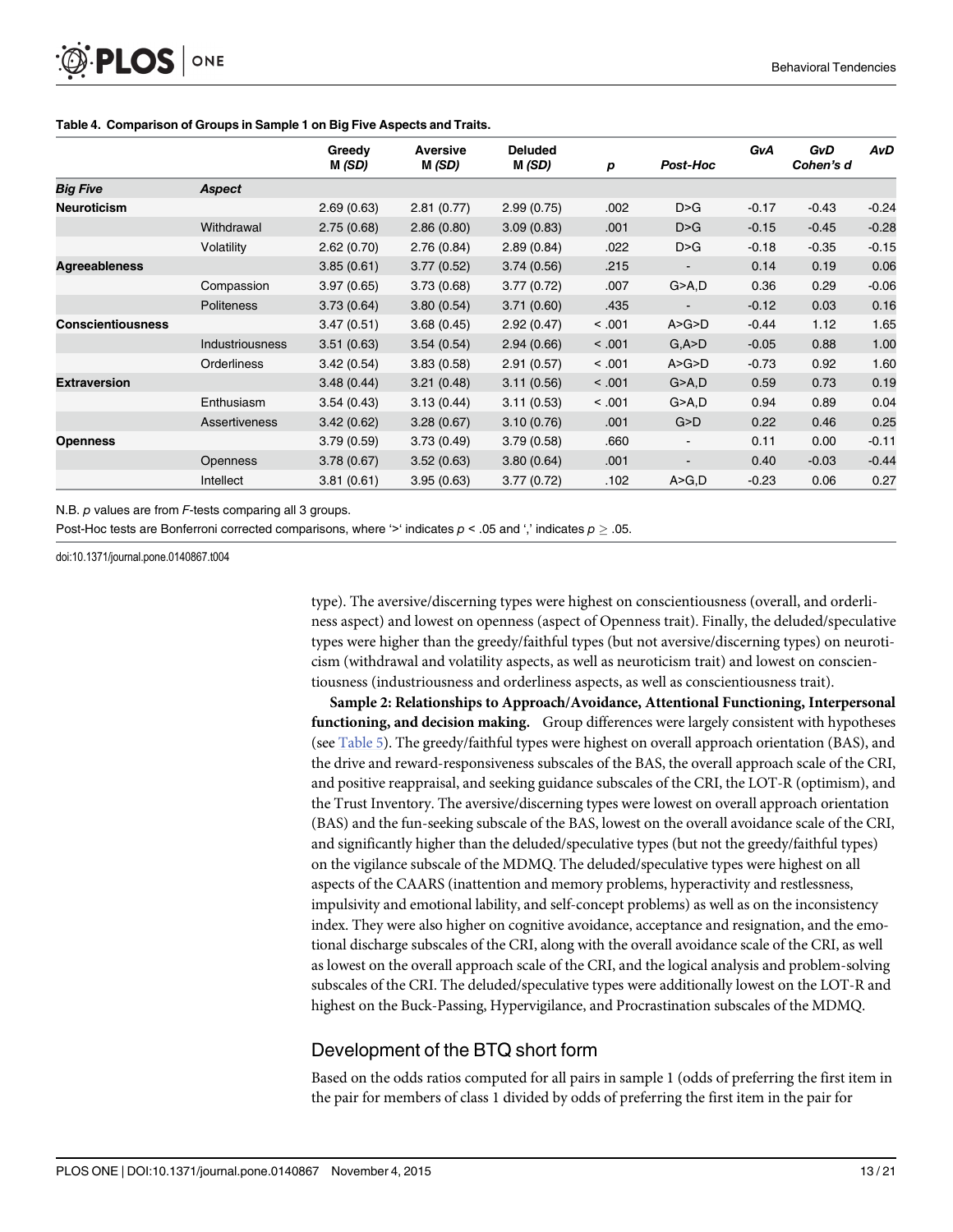#### <span id="page-13-0"></span>[Table 5.](#page-12-0) Comparison of Groups in Sample 2 on Behavioral Characteristics.

| <b>Scale</b>           | <b>Subscale</b>       | Greedy<br>M (SD) | <b>Aversive</b><br>M (SD) | <b>Deluded</b><br>M(SD) | Post-Hoc  | GvA     | <b>GvD</b><br>Cohen's d | AvD     |
|------------------------|-----------------------|------------------|---------------------------|-------------------------|-----------|---------|-------------------------|---------|
| <b>BAS</b>             |                       | 40.29 (5.80)     | 35.78 (6.06)              | 37.13 (5.67)            | G>D>A     | 0.76    | 0.55                    | $-0.23$ |
|                        | Drive                 | 11.69 (2.78)     | 10.35 (2.63)              | 10.02 (2.38)            | G > A.D   | 0.50    | 0.65                    | 0.13    |
|                        | Reward Resp.          | 17.27 (2.30)     | 16.08(2.41)               | 16.22 (2.56)            | G > A.D   | 0.51    | 0.43                    | $-0.06$ |
|                        | Fun-Seeking           | 11.33 (2.37)     | 9.35(2.60)                | 10.89 (2.43)            | G.D > A   | 0.80    | 0.18                    | $-0.61$ |
| <b>BIS</b>             |                       | 19.23 (4.22)     | 20.06 (4.61)              | 21.70 (4.87)            | D > G, A  | $-0.19$ | $-0.54$                 | $-0.35$ |
| <b>CAARS</b>           | Inconsistency         | 3.97(2.52)       | 4.06(2.18)                | 5.04(2.31)              | D > G, A  | $-0.04$ | $-0.44$                 | $-0.44$ |
|                        | Inattn/Memory         | 8.23(3.08)       | 8.31(2.64)                | 12.29 (3.29)            | D > G.A   | $-0.03$ | $-1.27$                 | $-1.33$ |
|                        | <b>Hyper Restless</b> | 9.87(3.09)       | 9.48(2.76)                | 11.46 (3.05)            | D > G.A   | 0.13    | $-0.52$                 | $-0.68$ |
|                        | Impulsive/Labile      | 7.91(2.59)       | 7.77(2.38)                | 10.12 (3.49)            | D > G.A   | 0.06    | $-0.72$                 | $-0.79$ |
|                        | Self-Concept          | 9.40(3.76)       | 10.68(4.11)               | 13.66 (4.32)            | D > A > G | $-0.32$ | $-1.05$                 | $-0.71$ |
| <b>CRI-Approach</b>    |                       | 74.20 (10.14)    | 71.52 (10.21)             | 66.66 (9.78)            | G > A > D | 0.26    | 0.76                    | 0.49    |
|                        | Logical Analysis      | 18.73 (2.89)     | 19.13 (2.65)              | 17.90 (2.93)            | G, A > D  | $-0.14$ | 0.29                    | 0.44    |
|                        | Pos. Reappraisal      | 18.95 (3.31)     | 17.34 (3.66)              | 16.36 (3.78)            | G > A.D   | 0.46    | 0.73                    | 0.26    |
|                        | Seek Guidance         | 16.95(3.15)      | 15.64 (3.58)              | 14.96 (3.09)            | G > A.D   | 0.39    | 0.64                    | 0.20    |
|                        | Prob. Solving         | 19.57 (3.00)     | 19.41 (2.70)              | 18.95 (3.03)            | G.A > D   | 0.06    | 0.21                    | 0.16    |
| <b>CRI-Avoidance</b>   |                       | 57.44 (10.53)    | 54.40 (10.07)             | 61.33 (9.10)            | D > G > A | 0.30    | $-0.40$                 | $-0.72$ |
|                        | Cog Avoidance         | 14.23 (3.81)     | 13.82 (4.11)              | 16.60 (3.87)            | D > G, A  | 0.10    | $-0.62$                 | $-0.70$ |
|                        | <b>Accept Resign</b>  | 13.86 (3.37)     | 13.55 (3.48)              | 15.54 (2.99)            | D > G.A   | 0.09    | $-0.53$                 | $-0.61$ |
|                        | Seek Alter Rew.       | 16.17 (3.55)     | 14.40 (3.20)              | 14.86 (3.20)            | G > A.D   | 0.52    | 0.39                    | $-0.14$ |
|                        | Emot. Discharge       | 13.18 (3.22)     | 12.62 (2.82)              | 14.32 (2.72)            | D > G.A   | 0.19    | $-0.38$                 | $-0.61$ |
| LOT-R                  |                       | 22.14 (5.40)     | 19.71 (6.11)              | 16.65 (6.06)            | G > A > D | 0.42    | 0.96                    | 0.50    |
| <b>MDMQ</b>            | <b>Buck Pass</b>      | 9.66(3.21)       | 9.94(3.46)                | 12.00(3.51)             | D > G.A   | $-0.08$ | $-0.70$                 | $-0.59$ |
|                        | Hypervigilance        | 8.72(2.49)       | 8.55(2.50)                | 10.31 (2.84)            | D > G, A  | 0.07    | $-0.60$                 | $-0.66$ |
|                        | Procrastination       | 7.48(2.48)       | 7.38(2.50)                | 9.84(3.00)              | D > G.A   | 0.04    | $-0.86$                 | $-0.89$ |
|                        | Vigilance             | 15.13(2.41)      | 15.71 (2.26)              | 14.54 (2.72)            | A > D     | $-0.25$ | 0.23                    | 0.47    |
| <b>Trust Inventory</b> |                       | 61.68 (10.41)    | 55.90 (11.34)             | 54.82 (10.28)           | G > A.D   | 0.53    | 0.66                    | 0.10    |

N.B. All scales have been scored such that higher scores indicate higher levels of the primary construct.

All F-tests were significant at  $p < .001$ , except LOT-R, where  $p = .001$ . Post-Hoc tests are Bonferroni corrected comparisons, where  $\geq$  indicates  $p < .05$ and ',' indicates  $p \geq .05$ .

doi:10.1371/journal.pone.0140867.t005

members of class 2), we selected the best discriminating blocks from the original 43 blocks (13 in total) to create a short version of the BTQ (BTQ-SF). The BTQ-SF is provided in [S1 Appen](#page-17-0)[dix](#page-17-0). Conditional probabilities of preferring the first item in each pair are given in [Table 6.](#page-14-0) Using conditional probabilities, the individual probabilities of belonging to each class may be computed, and individuals classified in one of the three classes. We compared the estimated class membership based on the full BTQ (43 blocks) and the short version (13 blocks). The shortened version yielded very similar classification (see [Table 7\)](#page-14-0), with the coefficient of agreement between the two classifications kappa = .798.

## **Discussion**

The goals of the current project were to establish a parsimonious temperament scale based on historic observations and considerations of habitual behaviors [[17](#page-18-0)] that had 1) good psychometric properties, and 2) good nomothetic span (appropriate relationships to other self-report measures).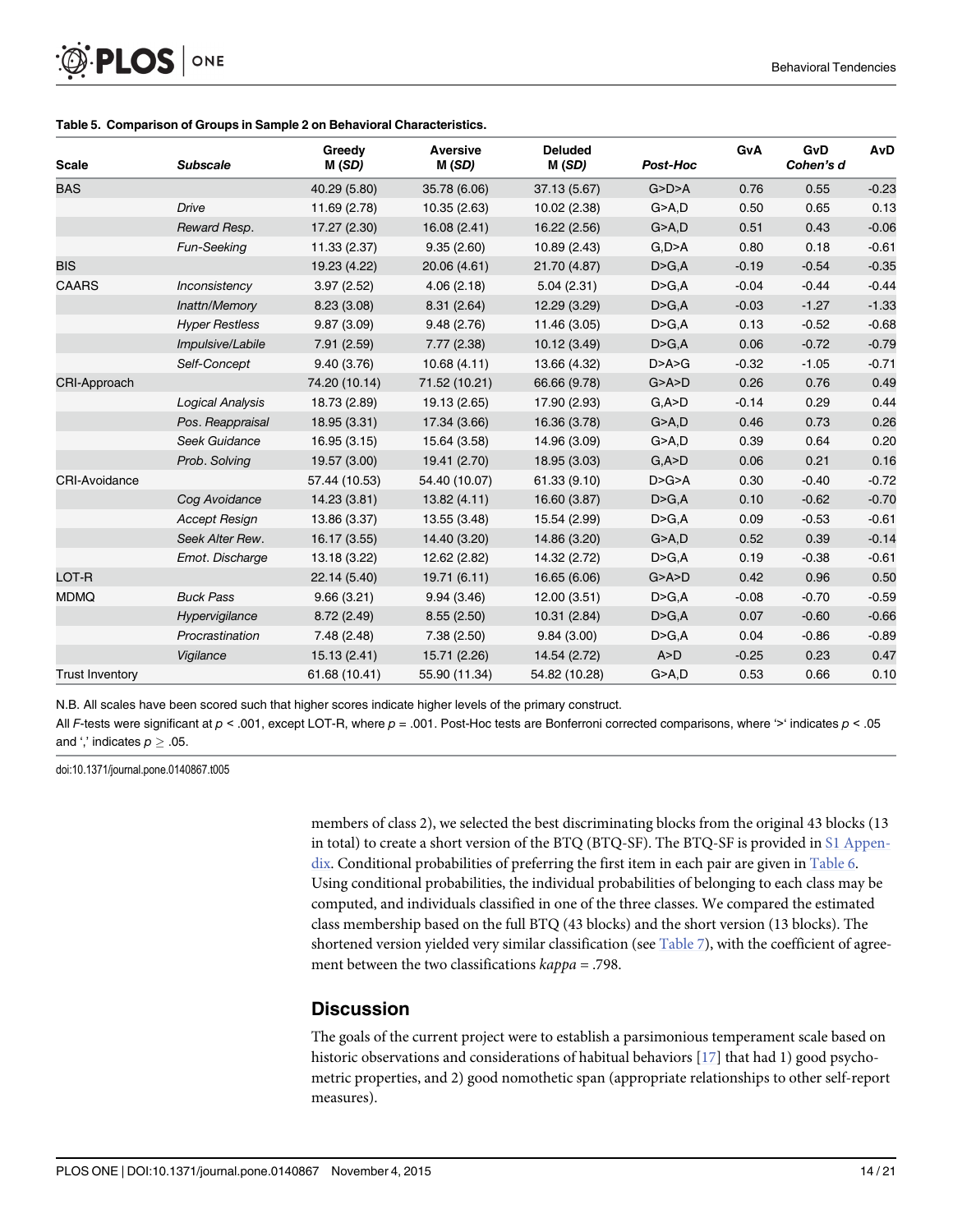| block | pairs {G, A} |                 | pairs {G, D} |                | pairs {A, D}    |                |
|-------|--------------|-----------------|--------------|----------------|-----------------|----------------|
|       | Greedy       | <b>Aversive</b> | Greedy       | <b>Deluded</b> | <b>Aversive</b> | <b>Deluded</b> |
|       | .47          | .21             | .62          | .28            | .77             | .60            |
| 2     | .60          | .47             | .72          | .29            | .76             | .33            |
| 3     | .57          | .27             | .77          | .32            | .89             | .40            |
| 4     | .52          | .07             | .58          | .31            | .79             | .58            |
| 5     | .55          | .08             | .55          | .22            | .87             | .48            |
| 6     | .37          | .10             | .49          | .15            | .78             | .51            |
| 7     | .52          | .18             | .79          | .46            | .92             | .59            |
| 8     | .47          | .22             | .59          | .17            | .75             | .31            |
| 9     | .54          | .17             | .57          | .21            | .75             | .39            |
| 10    | .39          | .08             | .51          | .21            | .80             | .61            |
| 11    | .55          | .29             | .58          | .21            | .59             | .24            |
| 12    | .42          | .08             | .81          | .42            | .96             | .68            |
| 13    | .61          | .25             | .79          | .43            | .87             | .61            |

<span id="page-14-0"></span>[Table 6.](#page-13-0) Conditional probabilities of preferring first item in a pair for the BTQ-SF.

doi:10.1371/journal.pone.0140867.t006

We purposefully retained the original forced-choice format, ranking 3 response options with a single item stem, corresponding to each of the behavioral tendencies. Retaining this format was important, as the items were designed to represent categorical options broadly relating to descriptions of what individuals of different types would do in different contexts [[17](#page-18-0), [19](#page-18-0)]. Latent Class Analysis of pairwise comparisons between items indicating Greedy and Aversive types yielded two classes, which clearly corresponded to the hypothesized types. The same was true for the contrasts between Greedy and Deluded, and between Aversive and Deluded types. Individual items were assessed for their ability to discriminate between the types; many items had favorable properties, showing medium to large or large effect sizes. While we created an item pool reflecting the many characteristics of the traditional temperaments (see [Table 1\)](#page-4-0), not all item domains had acceptable psychometric properties. For example, items about food preferences had poor discriminative ability. Overall, however, the items of the final scale (BTQ-SF, see [S1 Appendix](#page-17-0)) generally reflected the broad characteristics related to these historic temperament types. The class membership derived from the estimated conditional probabilities of responses resulted in clear classification with one predominant behavioral tendency type, as well as a secondary type.

When examining the classification groups of the first sample in relation to the Big Five Aspect Scales, the Greedy/Faithful types were compassionate and extraverted, the Aversive/ Discerning types were conscientious and closed-minded (opposite of openness to experience), and the Deluded/Speculative were somewhat neurotic and careless (opposite of conscientious).

|  |  | Table 7. Classification of participants from sample 1 based on the BTQ (43 blocks) and the BTQ-SF (13 blocks). |  |  |
|--|--|----------------------------------------------------------------------------------------------------------------|--|--|
|  |  |                                                                                                                |  |  |

| BTQ (43 blocks) | Greedy | Aversive | <b>Deluded</b> | <b>Total</b> |
|-----------------|--------|----------|----------------|--------------|
| <b>Greedy</b>   | 143    | 6        | 13             | 162          |
| <b>Aversive</b> | 9      | 89       | 8              | 106          |
| <b>Deluded</b>  | 12     | 4        | 110            | 126          |
| Total           | 164    | 99       | 131            | $n = 394$    |
| Overlap (%)     | 87.2   | 89.9     | 84.0           |              |

doi:10.1371/journal.pone.0140867.t007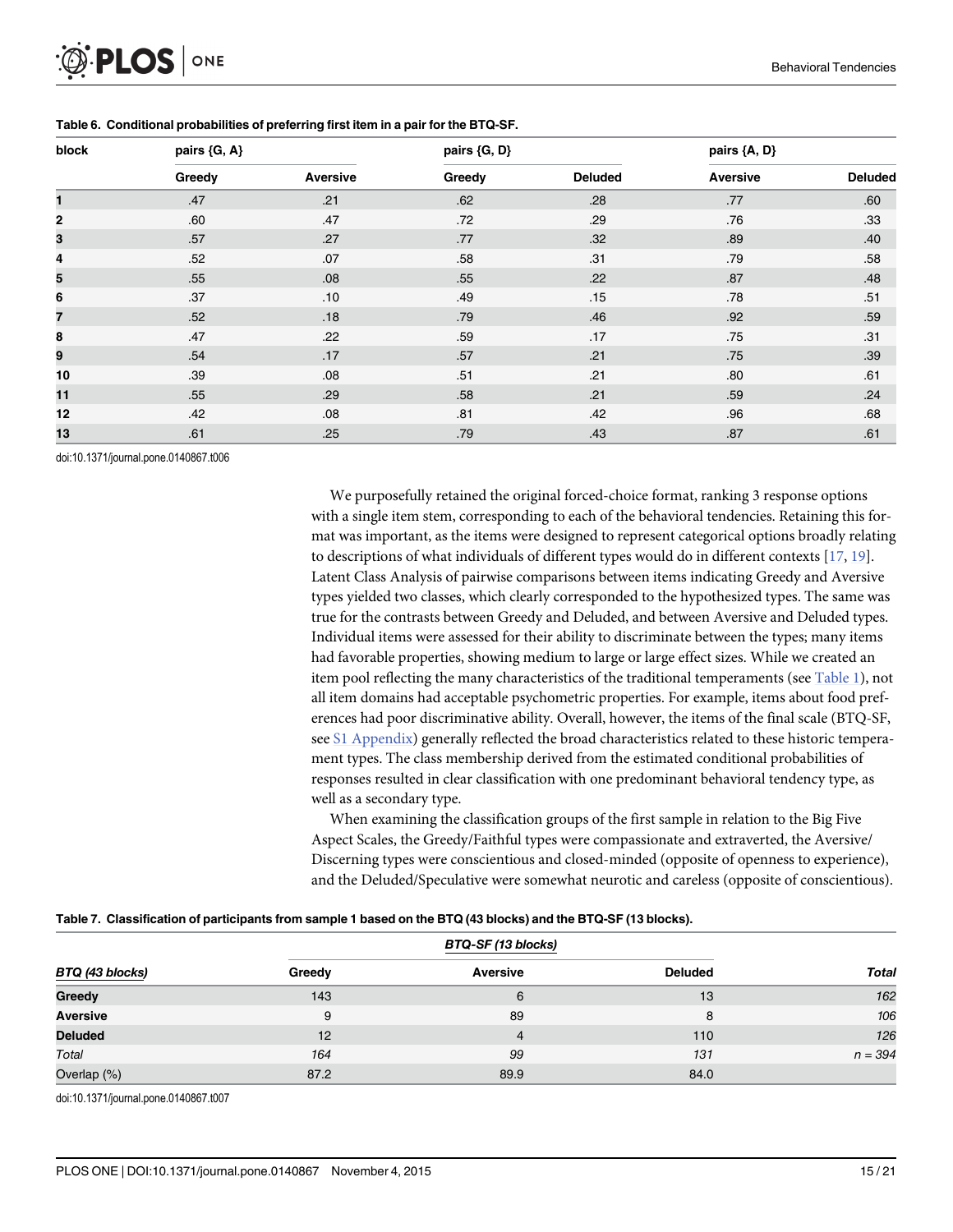<span id="page-15-0"></span>The second sample completed measures of approach/avoidance (BIS/BAS), attentional problems (CAARS:S), coping styles (CRI), optimism, decision-making styles, and trust. As hypothesized, the Greedy/Faithful types were the most Approach-oriented, with significantly higher BAS scores than both other types on 2/3 approach-oriented subscales and the total BAS score. The Aversive/Discerning types had the lowest approach orientation overall (BAS), while the Deluded/Speculative types had the highest behavioral inhibition (BIS) mean score. Given that the BIS measures behavioral inhibition (more akin to inaction and/or fear) rather than avoidance [[10](#page-18-0)], it is perhaps not surprising that the Deluded/Speculative types were highest on this measure. While the CAARS:S was designed to assess symptoms of ADHD, the nature of subscales (inattention and memory problems, hyperactivity and restlessness, impulsivity and emotional lability, and problems with self-concept) is consistent with the Deluded/Speculative type, who exhibited the highest scale means for all these subscales. Of additional interest, the Deluded/Speculative types exhibited the highest mean inconsistency scores, which provides support for this typology as a behavioral indicator of equivocation and/or difficulty committing to a given response (pattern).

In terms of coping strategies, the Greedy/Faithful types were largely approach-oriented in terms of problem-solving while the Deluded/Speculative types were largely avoidance-oriented. While we characterized the Aversive/Discerning types as generally avoidance-oriented, these individuals are also generally logical and conscientious (see [Table 1\)](#page-4-0), thus it is reasonable to conclude that they may not necessarily avoid problems while the indecisive nature of the Deluded/Speculative types may lead them to avoid problems in a number of ways.

In terms of optimism, the Greedy/Faithful types were highest and the Deluded/Speculative types lowest. While it is hypothesis-consistent that the Greedy/Faithful types were highest, one might have expected the Aversive/Discerning types to be lowest on optimism. However, one possibility is that the general uncertainty and ambiguity with which the Deluded/Speculative types view the world that leads them to be somewhat more pessimistic. Consistent with our hypotheses, the Deluded/Speculative type had the highest levels of maladaptive decision-making, exhibiting high levels of buck-passing, hypervigilance, and procrastination. Also consistent with our hypotheses, the Greedy/Faithful types had the highest mean scores on the Trust Inventory. Overall, it would seem that the types derived from the BTQ would seem to be largely consistent with those identified by the early source text  $[17]$  $[17]$ .

#### Limitations

It is worth noting that the temperaments, as originally described, rely heavily on observable aspects of behavior [[17\]](#page-18-0). Historical and contemporary assignments of a particular temperament type were often done by experienced individuals who had detailed (longitudinal) knowledge of the individuals they were categorizing [[20](#page-18-0)]. The present study relied solely on selfreport of behavioral tendencies, which may pose unique problems for a typology historically characterized by observable behaviors. Items which held up to psychometric analysis in the present study may not represent aspects of the constructs that are better measured by observer report, actual behavioral measure, etc.

#### Future Directions

**Similarities to attachment types.** The three insecure types of attachment  $[46]$  $[46]$  map relatively well with the behavioral temperaments. The anxious attachment style is one of clinging and neediness, as well as concern about involvement with others, similar to the Greedy temperament. The avoidant attachment style is one of pushing others away, often with increased internally and externally directed anger, and efforts to be self-sustaining, similar to the Aversive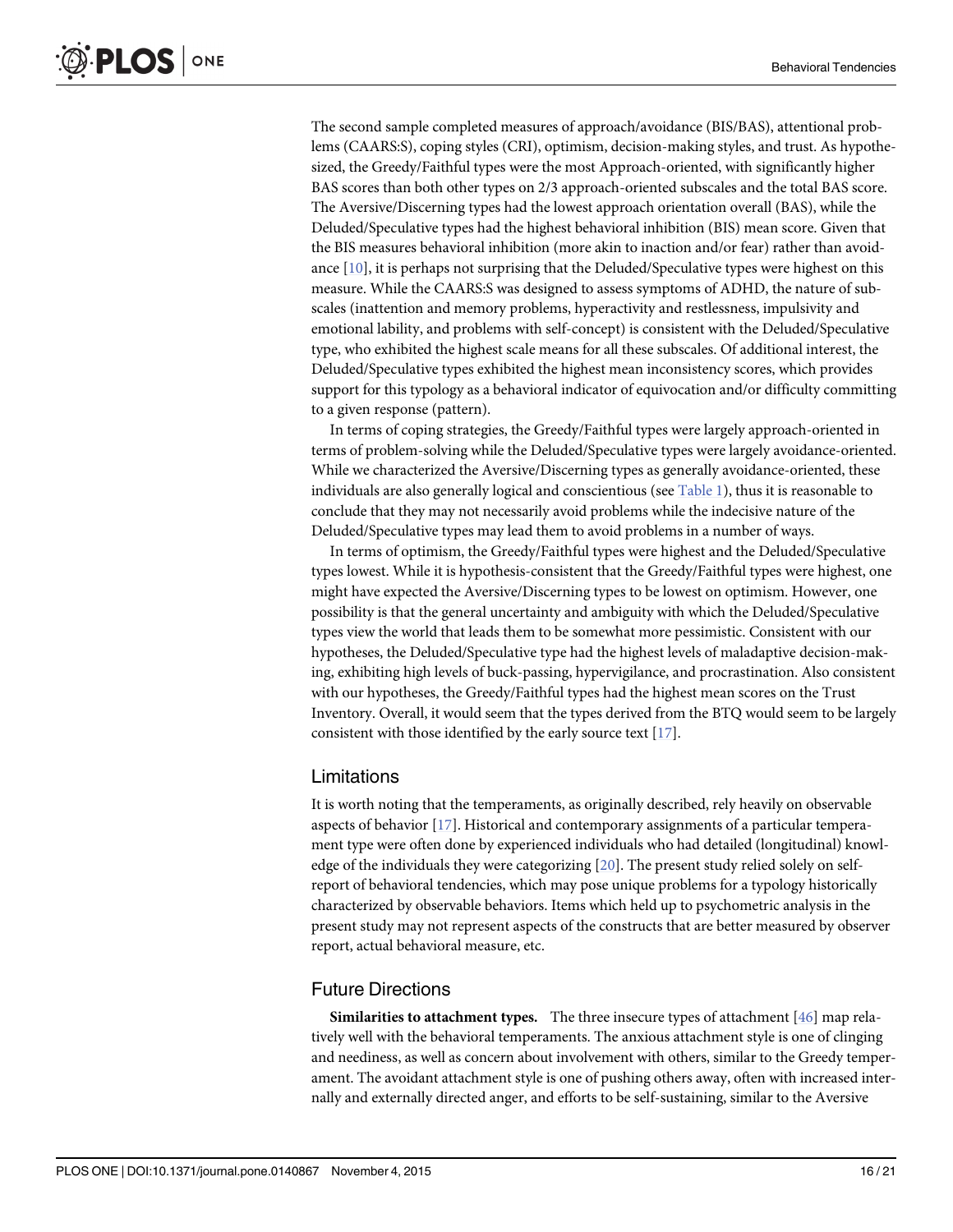<span id="page-16-0"></span>temperament. Finally, the disorganized attachment style is one of volatility and distortion, lacking a clear pattern or basis, similar to the Deluded temperament. Future studies might examine whether different attachment styles (e.g., [\[47\]](#page-19-0)) map onto the behavioral temperaments. Relationships between these two constructs would further establish construct validity and compatibility and might permit important elaboration of how an individual's attachment style might influence his/her behavioral predispositions.

Similarities to theoretical neurobehavioral systems. Another important future project may be to examine relationships between the behavioral temperaments and the approach/ avoidance systems as measured experimentally (e.g., [\[48\]](#page-19-0)). The greedy/faithful type might be described as very approach-oriented, while the aversive/discerning type might be described as very avoidance oriented. The deluded/speculative type might be considered neither approach nor avoidance oriented as this type is fundamentally confused about whether to pull towards or push away. Accordingly, there may be interesting relationships between the behavioral temperaments and related neurobehavioral functions of approach and avoidance systems [[49\]](#page-19-0).

Similarities to other measures of temperament. Other temperament scales have been developed with the aim of characterizing human experience and proclivities. For example, the Adult Temperament Questionnaire (ATQ) has shown similarities to the Big 5 in that it both had the emergence of a 5 factor model and subsequently demonstrated a higher-order 2 factor model [[4](#page-18-0), [50](#page-20-0)]. The Temperament and Character Inventory is another measure that has pro-posed relationships to basic neurochemistry [[5](#page-18-0)]. Given that the behavioral temperament questionnaire has potentially important relationships to other measures of temperament (especially the ATQ; see e.g., [[50](#page-20-0)]), future studies might examine these possible overlaps. Since the ATQ has direct relationships to various attentional and self-regulatory systems, these findings could potentially elucidate underlying neurocognitive components of the behavioral temperaments. Relationships of the BTQ to these scales might provide further insight into the construct validity of the BTQ, as well as helping to generate hypotheses about the neurophysiological basis of basic habitual behaviors.

Clinical and practical utility. Finally, measures like the Behavioral Tendency Questionnaire may provide a much-needed framework to tailor behavioral approaches to treatment. Indeed, the text from which we have drawn the description of these types presents the typology primarily as a means to provide prescriptive practices in relation to each of the different temperaments. This suggests that recent initiatives among medicine to individualize treatment (e.g., [\[51](#page-20-0)]) can also be utilized in meditation training as well as other behavioral therapies. The behavioral temperament scale presented here may be useful for indicating who might respond best to what type of meditation techniques [[19](#page-18-0)], body-based practices and lifestyle changes [\[18,](#page-18-0) [21\]](#page-18-0). We have noted, for instance, how the Visuddhimagga suggests that individuals who manifest behavioral characteristic of the aversive type will do best meditating in visually pleasing, beautiful settings, and should be given meditation practices such as developing loving kindness. In contrast, it is suggested that greedy types will find austere and even unpleasant conditions more conducive to practice, presumably because these counteract the tendency to focus on pleasant stimuli. Similarly, because of its function to cut off mind-wandering, mindfulness of breathing is suggested as particularly suitable for those with deluded and speculative tendencies  $[17]$  $[17]$  (p. 114).

Notably, this characterization of temperament/personality is quite different from the most commonly used approach (i.e., the Big 5). A great deal of psychopathology is associated with Neuroticism. While perhaps unintended, the classification of one as predominantly neurotic does not really permit much room for positive interpretation. Further, the proposed notion that these personality traits are stable over time implies that the neurotic individual may always be that way. In stark contrast, the behavioral temperament system promotes a positive and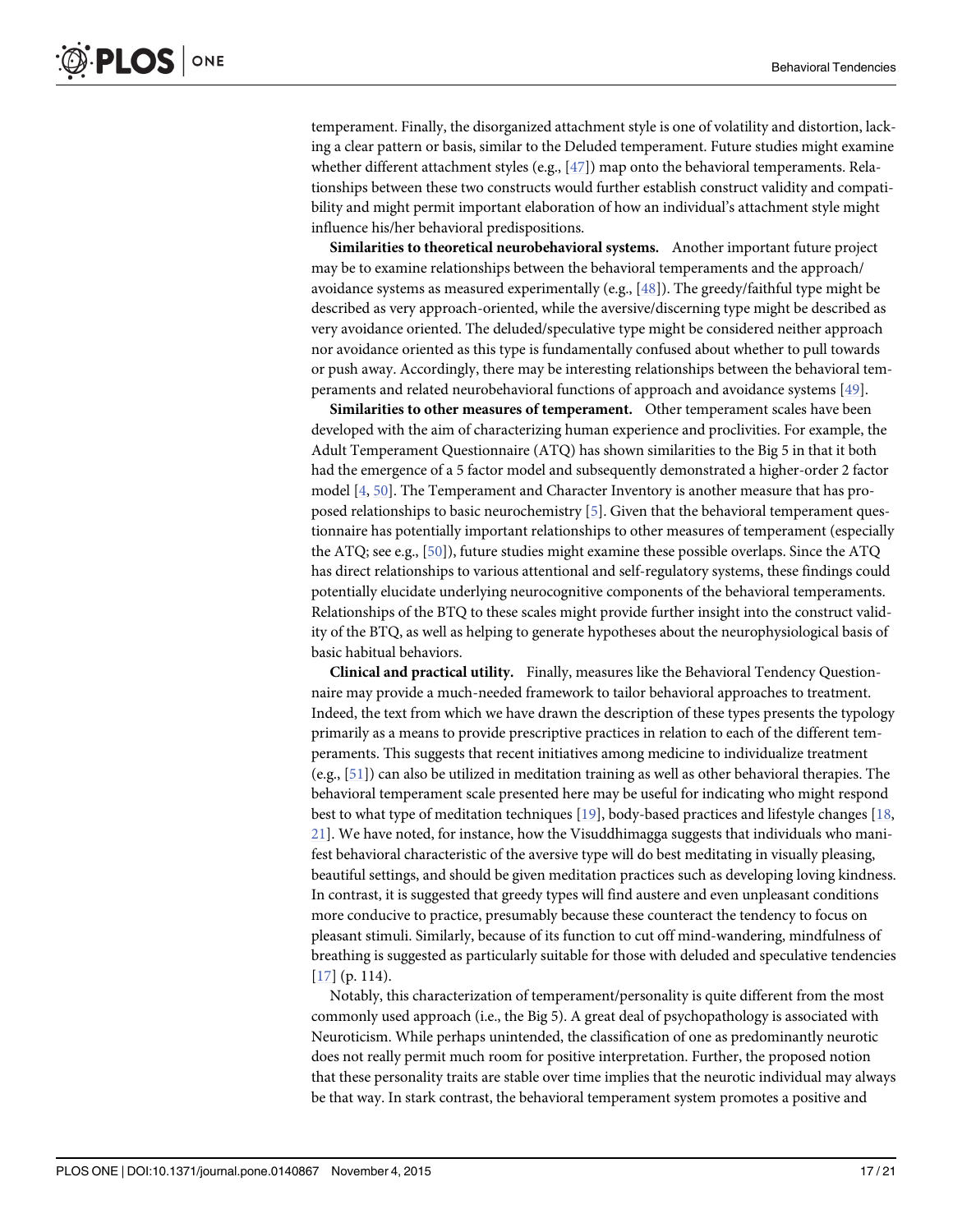<span id="page-17-0"></span>negative aspect of each temperament that can be modified through training. The greedy individual is also characterized as faithful, the aversive as discerning, and the deluded as speculative. These reflect skillful and unskillful manifestations of the same types of behaviors. Thus an individual characterized as one type can actively work to direct behaviors in the more skillful direction. Further, the nature of these simple classifications may serve to enhance an individual's awareness of his/her oft-overlooked behavioral tendencies and serve as a basis for discussion. As the typology is relatively simplistic, recalling that one is predominantly of a particular type could help one to place effort towards being more skillful, especially in the company of others who may have known similar or dissimilar temperaments.

These types of individualized approaches may be relatively easily adopted in modern medicine, given the brevity and ease of use of screening tools such as the BTQ. Indeed, although the Visuddhimagga's discussion envisions a teacher having ample time to observe a student's behavioral habits in daily life, s/he recommends questioning the student as a primary means of determining temperament [\[17\]](#page-18-0) (p. 107). Moreover, given the origins of the scale, the BTQ may offer high cultural acceptability and relevance to the increasing population of Buddhists in Western societies. In the modern clinical context, individuals might fill out a screening BTQ form before beginning practice with a teacher or taking a mindfulness-based clinical intervention (e.g. Mindfulness-Based Stress Reduction; [\[52](#page-20-0)]), allowing the teacher to tailor instruction accordingly. Using this empirically derived approach to tailoring treatments or practices to individual temperaments may improve the efficacy of current treatments, though specific clinical trials are warranted to test such hypotheses.

## **Conclusions**

The present study aimed to develop and validate a behavioral tendencies questionnaire based on habitual behavior that was true to the traditional Buddhist texts in which mindfulness practice is described, has present day validity and applicability, and that seems to have practical utility in both scientific and clinical settings. The findings suggested good psychometric properties and construct consistent nomothetic span. Given the strong Buddhist influence on the BTQ, the measure would seem to have potential implications for individualizing meditation and mindfulness-based practices. Additional work is required to identify the extent to which the BTQ is a useful predictor of observable behavior, task performance, and neurobehavioral activity, but the present findings suggest that the scale has considerable potential.

## Supporting Information

[S1 Appendix.](http://www.plosone.org/article/fetchSingleRepresentation.action?uri=info:doi/10.1371/journal.pone.0140867.s001) Behavioral Tendency Questionnaire. (DOC)

## Acknowledgments

The authors would like to thank Dave Perlman, Zach Schlosser, Jeremy Gray, and Colin DeYoung for insightful comments and discussion that contributed to some of the ideas presented in this manuscript.

## Author Contributions

Conceived and designed the experiments: NTVD TBM JHD WBB JAB. Performed the experiments: NTVD JAB. Analyzed the data: NTVD AB. Wrote the paper: NTVD AB TBM JHD WBB JAB.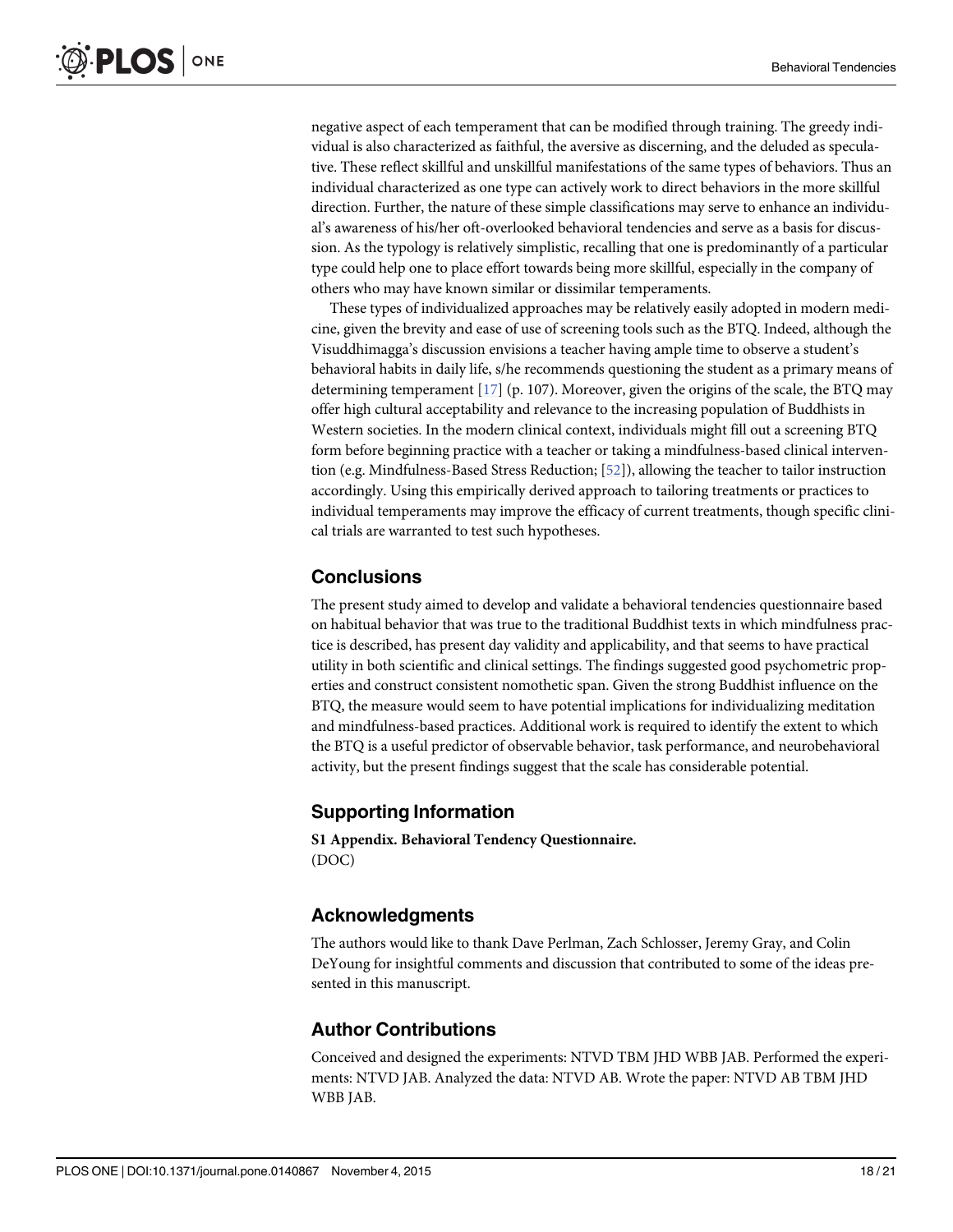#### <span id="page-18-0"></span>References

- [1.](#page-1-0) Buss DM. Evolutionary Personality Psychology. Annual Review of Psychology. 1991; 42(1):459–91. doi: [10.1146/annurev.ps.42.020191.002331](http://dx.doi.org/10.1146/annurev.ps.42.020191.002331) PMID: [2018400.](http://www.ncbi.nlm.nih.gov/pubmed/2018400)
- [2.](#page-1-0) McAdams DP, Pals JL. A new Big Five: Fundamental principles for an integrative science of personality. American Psychologist. 2006; 61(3):204–17. doi: [10.1037/0003-066x.61.3.204](http://dx.doi.org/10.1037/0003-066x.61.3.204) PMID: [16594837](http://www.ncbi.nlm.nih.gov/pubmed/16594837)
- [3.](#page-1-0) John OP, Naumann LP, Soto CJ. Paradigm shift to the integrative Big Five trait taxonomy: History, measurement, and conceptual issue. In: John OP, Robbins RW, Pervin LA, editors. Handbook of personality: Theory and research. New York: Guiford Press; 2008. p. 114–58.
- [4.](#page-1-0) Evans DE, Rothbart MK. Developing a model for adult temperament. Journal of Research in Personality. 2007; 41:868–88. Epub 01/18/2007. doi: [10.1016/j.jrp.2006.11.002](http://dx.doi.org/10.1016/j.jrp.2006.11.002)
- [5.](#page-1-0) Cloninger CR, Przybeck TR, Svrakic DM, Wetzel RD. The temperament and character inventory (TCI): A guide to its development and use. St. Louis, MO: Center for Psychobiology of Personality; 1994.
- [6.](#page-1-0) DeYoung CG, Hirsh JB, Shane MS, Papademetris X, Rajeevan N, Gray JR. Testing predictions from personality neuroscience. Brain structure and the big five. Psychological Science. 2010; 21(6):820–8. Epub 2010/05/04. doi: [10.1177/0956797610370159](http://dx.doi.org/10.1177/0956797610370159) PMID: [20435951](http://www.ncbi.nlm.nih.gov/pubmed/20435951); PubMed Central PMCID: PMC3049165.
- [7.](#page-1-0) Adelstein JS, Shehzad Z, Mennes M, DeYoung CG, Zuo X-N, Kelly C, et al. Personality Is Reflected in the Brain's Intrinsic Functional Architecture. PLOS ONE. 2011; 6(11):e27633. doi: [10.1371/journal.](http://dx.doi.org/10.1371/journal.pone.0027633) [pone.0027633](http://dx.doi.org/10.1371/journal.pone.0027633) PMID: [22140453](http://www.ncbi.nlm.nih.gov/pubmed/22140453)
- [8.](#page-1-0) DeYoung CG. Higher-order factors of the Big Five in a multi-informant sample. Journal of Personality and Social Psychology. 2006; 91(6):1138–51. Epub 2006/12/06. doi: [10.1037/0022-3514.91.6.1138](http://dx.doi.org/10.1037/0022-3514.91.6.1138) PMID: [17144770.](http://www.ncbi.nlm.nih.gov/pubmed/17144770)
- [9.](#page-1-0) Gray JA, McNaughton N. The neuropsychology of anxiety: An enquiry into the functions of the septohippocampal system. 2 ed. New York: Oxford Unversity Press; 2000.
- [10.](#page-1-0) Carver CS, White TL. Behavioral inhibition, behavioral activation, and affective responses to impending reward and punishment: The BIS/BAS Scales. J Pers Soc Psychol. 1994; 67(2):319–33. 1995-00067- 001.
- [11.](#page-1-0) Corr PJ. Automatic and controlled processes in behavioural control: Implications for personality psychology. European Journal of Personality. 2010; 24(5):376–403. doi: [10.1002/per.779](http://dx.doi.org/10.1002/per.779)
- [12.](#page-1-0) DeYoung CG, Quilty LC, Peterson JB. Between facets and domains: 10 aspects of the Big Five. Journal of Personality and Social Psychology. 2007; 93(5):880–96. Epub 2007/11/07. doi: [10.1037/0022-3514.](http://dx.doi.org/10.1037/0022-3514.93.5.880) [93.5.880](http://dx.doi.org/10.1037/0022-3514.93.5.880) PMID: [17983306](http://www.ncbi.nlm.nih.gov/pubmed/17983306).
- [13.](#page-1-0) Thomas A, Chess S. Temperament and development. Oxford, England: Brunner/Mazel 1977.
- [14.](#page-1-0) Smits IA, Dolan CV, Vorst HC, Wicherts JM, Timmerman ME. Cohort differences in Big Five personality factors over a period of 25 years. J Pers Soc Psychol. 2011; 100(6):1124–38. doi: [10.1037/a0022874](http://dx.doi.org/10.1037/a0022874) PMID: [21534699.](http://www.ncbi.nlm.nih.gov/pubmed/21534699)
- [15.](#page-1-0) Specht J, Egloff B, Schmukle SC. Stability and change of personality across the life course: the impact of age and major life events on mean-level and rank-order stability of the Big Five. J Pers Soc Psychol. 2011; 101(4):862–82. doi: [10.1037/a0024950](http://dx.doi.org/10.1037/a0024950) PMID: [21859226.](http://www.ncbi.nlm.nih.gov/pubmed/21859226)
- [16.](#page-2-0) Digman JM. Personality Structure: Emergence of the Five-Factor Model. Annual Review of Psychology. 1990; 41(1):417–40. doi: [10.1146/annurev.ps.41.020190.002221](http://dx.doi.org/10.1146/annurev.ps.41.020190.002221)
- [17.](#page-2-0) Buddhaghosa B. The Path of Purification: Visuddhimagga. Onalaska, WA: Pariyatti Publishing; 430 CE/2003.
- [18.](#page-2-0) Frawley D. Yoga and Ayurveda: A Call for a Complete Yogic System of Medicine. International Journal of Yoga Therapy. 2008; 18(1):21–3.
- [19.](#page-2-0) Kornfield J. The wise heart: A guide to the universal teachings of Buddhist psychology. New York: Bantam Books; 2008.
- [20.](#page-2-0) Mann R, Youd R. Buddhist Character Analysis. Bradford on Avon, Wiltshire: Aukana Trust; 1992. 130 p.
- [21.](#page-2-0) Busia K, editor. Iyengar: The yoga master. Boston, MA: Shambhala Publications; 2007.
- [22.](#page-3-0) Gethin R. The foundations of Buddhism: Oxford University Press; 1998.
- [23.](#page-5-0) van Herk H, Poortinga YH, Verhallen TMM. Response Styles in Rating Scales: Evidence of Method Bias in Data From Six EU Countries. Journal of Cross-Cultural Psychology. 2004; 35(3):346–60. doi: [10.1177/0022022104264126](http://dx.doi.org/10.1177/0022022104264126)
- [24.](#page-5-0) Maydeu-Olivares A, Brown A. Item Response Modeling of Paired Comparison and Ranking Data. Multivariate Behavioral Research. 2010; 45(6):935–74. doi: [10.1080/00273171.2010.531231](http://dx.doi.org/10.1080/00273171.2010.531231)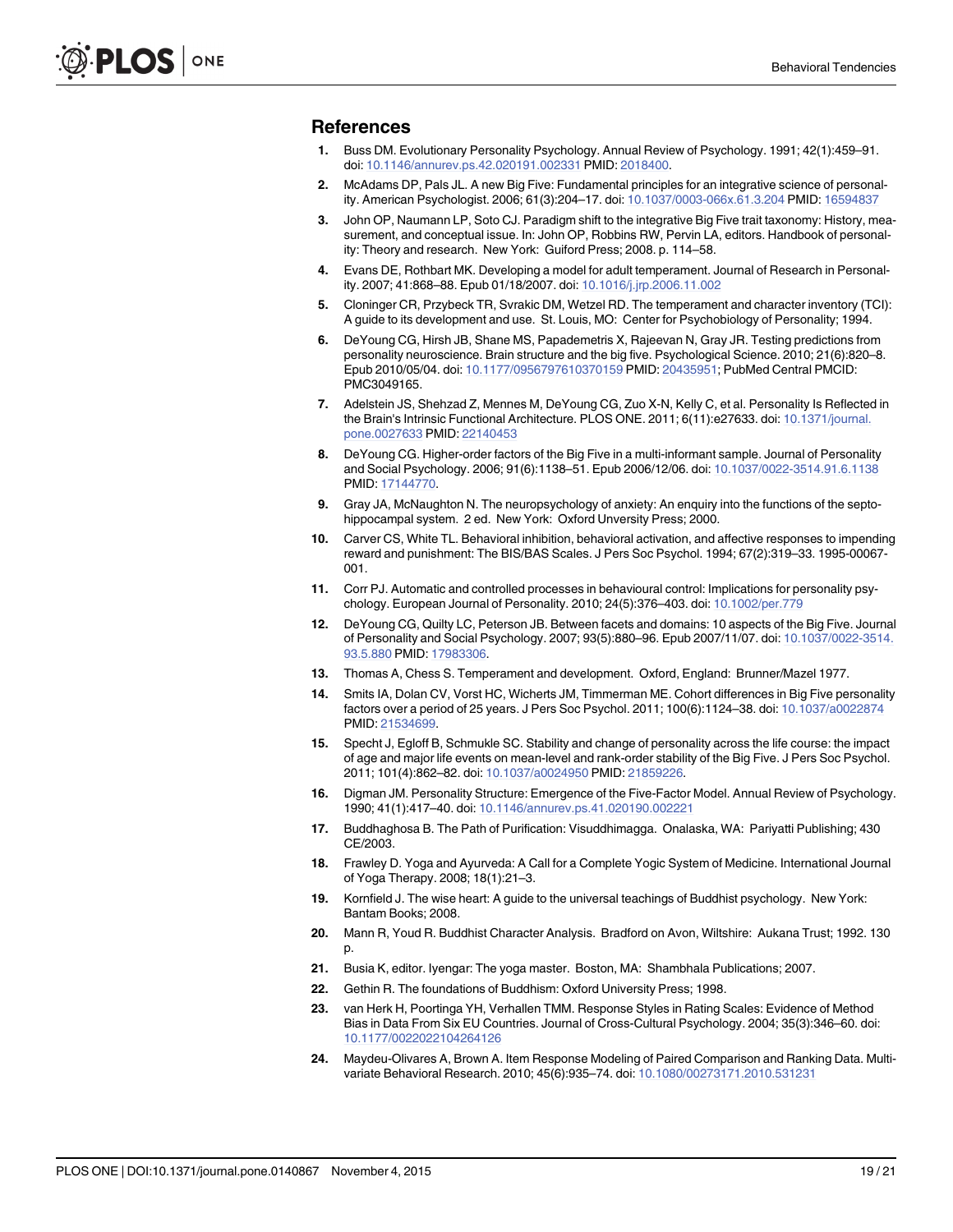- <span id="page-19-0"></span>[25.](#page-8-0) Brown A, Maydeu-Olivares A. How IRT can solve problems of ipsative data in forced-choice questionnaires. Psychol Methods. 2013; 18(1):36–52. doi: [10.1037/a0030641](http://dx.doi.org/10.1037/a0030641) PMID: [23148475](http://www.ncbi.nlm.nih.gov/pubmed/23148475)
- 26. Brown A, Maydeu-Olivares A. Fitting a Thurstonian IRT model to forced-choice data using Mplus. Behav Res Methods. 2012; 44(4):1135–47. doi: [10.3758/s13428-012-0217-x](http://dx.doi.org/10.3758/s13428-012-0217-x) PMID: [22733226.](http://www.ncbi.nlm.nih.gov/pubmed/22733226)
- [27.](#page-5-0) Brown A, Maydeu-Olivares A. Item Response Modeling of Forced-Choice Questionnaires. Educational and Psychological Measurement. 2011; 71(3):460–502. doi: [10.1177/0013164410375112](http://dx.doi.org/10.1177/0013164410375112)
- [28.](#page-5-0) Buhrmester M, Kwang T, Gosling SD. Amazon's Mechanical Turk: A New Source of Inexpensive, Yet High-Quality, Data? Perspectives on Psychological Science. 2011; 6(1):3-5. doi: [10.1177/](http://dx.doi.org/10.1177/1745691610393980) [1745691610393980](http://dx.doi.org/10.1177/1745691610393980) PMID: [26162106](http://www.ncbi.nlm.nih.gov/pubmed/26162106)
- [29.](#page-5-0) Casler K, Bickel L, Hackett E. Separate but equal? A comparison of participants and data gathered via Amazon's MTurk, social media, and face-to-face behavioral testing. Computers in Human Behavior. 2013; 29(6):2156–60.
- [30.](#page-6-0) Campbell-Sills L, Liverant GI, Brown TA. Psychometric evaluation of the behavioral inhibition/behavioral activation scales in a large sample of outpatients with anxiety and mood disorders. Psychol Assess. 2004; 16(3):244-54. doi: [10.1037/1040-3590.16.3.244](http://dx.doi.org/10.1037/1040-3590.16.3.244) PMID: 15456380
- [31.](#page-6-0) Conners CK, Erhardt D, Sparrow E. Conners' adult ADHD rating scales: Technical manual. North Tonawanda, NY: Multi-Health Systems, Inc; 1999.
- [32.](#page-7-0) Moos RH. Coping Responses Inventory: Professional Manual. Odessa, FL: Psychological Assessment Resources, Inc.; 1993.
- [33.](#page-7-0) Moos RH, Brennan PL, Fondacaro MR, Moos BS. Approach and avoidance coping responses among older problem and nonproblem drinkers. Psychology and aging. 1990; 5(1):31–40. PMID: [2180432.](http://www.ncbi.nlm.nih.gov/pubmed/2180432)
- [34.](#page-7-0) Scheier MF, Carver CS, Bridges MW. Distinguishing optimism from neuroticism (and trait anxiety, selfmastery, and self-esteem): a reevaluation of the Life Orientation Test. J Pers Soc Psychol. 1994; 67 (6):1063–78. PMID: [7815302.](http://www.ncbi.nlm.nih.gov/pubmed/7815302)
- [35.](#page-7-0) Mann L, Burnett P, Radford M, Ford S. The Melbourne decision making questionnaire: an instrument for measuring patterns for coping with decisional conflict. Journal of Behavioral Decision Making. 1997; 10(1):1–19. doi: [10.1002/\(SICI\)1099-0771\(199703\)10:1](http://dx.doi.org/10.1002/(SICI)1099-0771(199703)10:1<1::AID-BDM242>3.0.CO;2-X)<1::AID-BDM242>3.0.CO;2-X
- [36.](#page-7-0) Janis IL, Mann L. Decision making: A psychological analysis of conflict, choice, and commitment. New York: Free Press; 1977.
- [37.](#page-7-0) Couch LL, Adams JM, Jones WH. The Assessment of Trust Orientation. Journal of Personality Assessment. 1996; 67(2):305–23. doi: [10.1207/s15327752jpa6702\\_7](http://dx.doi.org/10.1207/s15327752jpa6702_7) PMID: [16367682](http://www.ncbi.nlm.nih.gov/pubmed/16367682)
- [38.](#page-7-0) Cheung MWL, Chan W. Reducing Uniform Response Bias With Ipsative Measurement in Multiple-Group Confirmatory Factor Analysis. Structural Equation Modeling: A Multidisciplinary Journal. 2002; 9 (1):55–77. doi: [10.1207/S15328007SEM0901\\_4](http://dx.doi.org/10.1207/S15328007SEM0901_4)
- [39.](#page-7-0) Bartram D. Increasing Validity with Forced-Choice Criterion Measurement Formats. International Journal of Selection and Assessment. 2007; 15(3):263–72. doi: [10.1111/j.1468-2389.2007.00386.x](http://dx.doi.org/10.1111/j.1468-2389.2007.00386.x)
- [40.](#page-8-0) Chan W, Bentler P. Covariance structure analysis of ordinal ipsative data. Psychometrika. 1998; 63 (4):369–99. doi: [10.1007/bf02294861](http://dx.doi.org/10.1007/bf02294861)
- [41.](#page-8-0) Chan W. Analyzing ipsative data in psychological research. Behaviormetrika. 2003; 30(1):99–121.
- [42.](#page-8-0) Jackson DJ, Alwin DF. The Factor Analysis of Ipsative Measures. Sociological Methods & Research. 1980; 9(2):218–38. doi: [10.1177/004912418000900206](http://dx.doi.org/10.1177/004912418000900206)
- [43.](#page-8-0) Muthen LK, Muthen BO. Mplus User's Guide. 6 ed. Los Angeles, CA: Muthen & Muthen; 1998–2010.
- [44.](#page-9-0) Nylund KL, Asparouhov T, Muthén BO. Deciding on the Number of Classes in Latent Class Analysis and Growth Mixture Modeling: A Monte Carlo Simulation Study. Structural Equation Modeling: A Multidisciplinary Journal. 2007; 14(4):535–69. doi: [10.1080/10705510701575396](http://dx.doi.org/10.1080/10705510701575396)
- [45.](#page-9-0) Haddock CK, Rindskopf D, Shadish WR. Using odds ratios as effect sizes for meta-analysis of dichotomous data: A primer on methods and issues. Psychological Methods. 1998; 3(3):339–53. doi: [10.1037/](http://dx.doi.org/10.1037/1082-989X.3.3.339) [1082-989X.3.3.339](http://dx.doi.org/10.1037/1082-989X.3.3.339)
- [46.](#page-15-0) Ainsworth MD, Bell SM. Attachment, exploration, and separation: illustrated by the behavior of oneyear-olds in a strange situation. Child Dev. 1970; 41(1):49–67. PMID: [5490680](http://www.ncbi.nlm.nih.gov/pubmed/5490680).
- [47.](#page-16-0) Fraley RC, Waller NG, Brennan KA. An item response theory analysis of self-report measures of adult attachment. J Pers Soc Psychol. 2000; 78(2):350–65. PMID: [10707340](http://www.ncbi.nlm.nih.gov/pubmed/10707340).
- [48.](#page-16-0) Gray JR. Emotional modulation of cognitive control: approach-withdrawal states double-dissociate spatial from verbal two-back task performance. J Exp Psychol Gen. 2001; 130(3):436–52. PMID: [11561919](http://www.ncbi.nlm.nih.gov/pubmed/11561919).
- [49.](#page-16-0) Amodio DM, Master SL, Yee CM, Taylor SE. Neurocognitive components of the behavioral inhibition and activation systems: Implications for theories of self-regulation. Psychophysiology. 2008; 45(1):11– 9. doi: [10.1111/j.1469-8986.2007.00609.x](http://dx.doi.org/10.1111/j.1469-8986.2007.00609.x) ISI:000252592700002. PMID: [17910730](http://www.ncbi.nlm.nih.gov/pubmed/17910730)